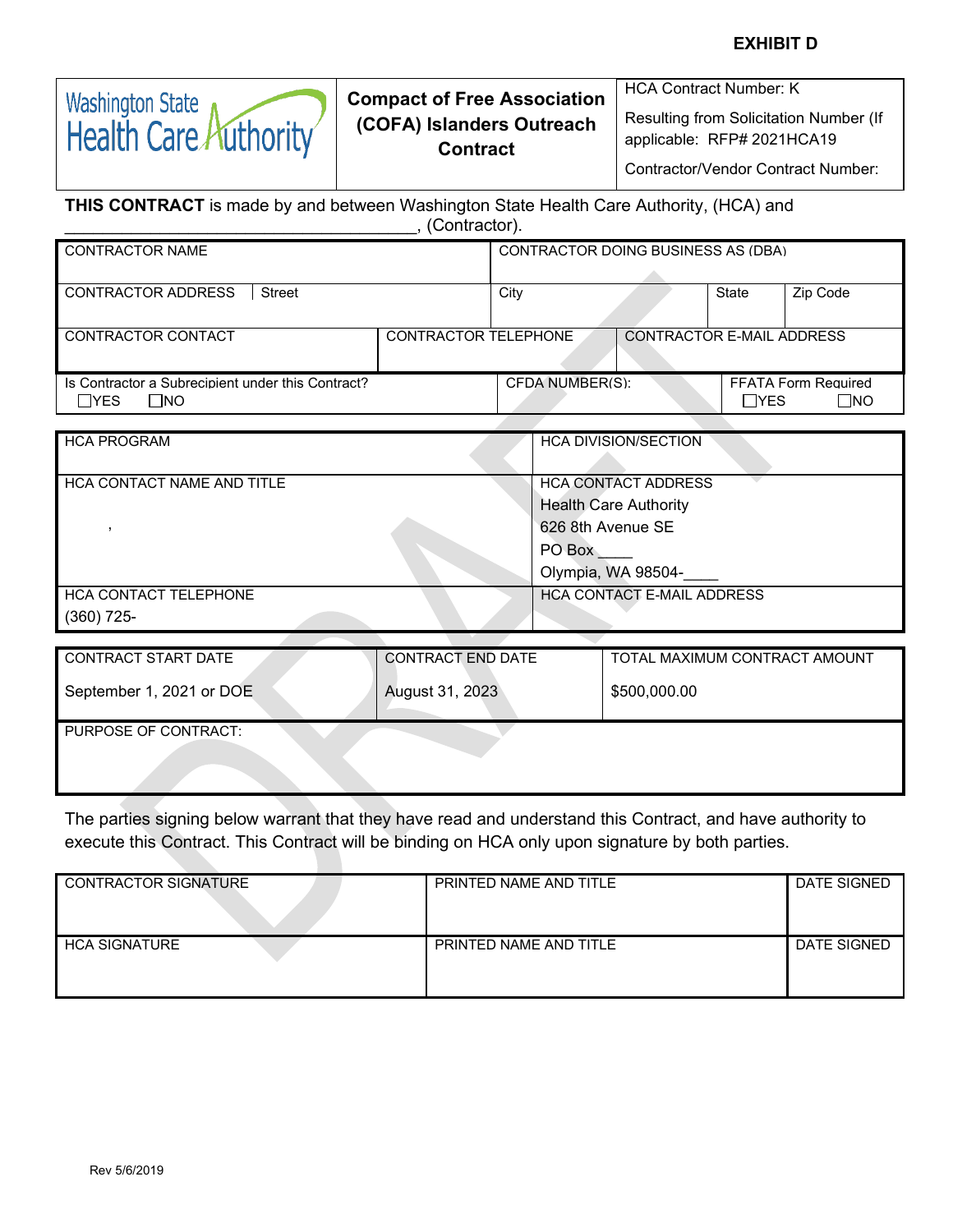# **TABLE OF CONTENTS**

| 3.1 |                                                             |                                |
|-----|-------------------------------------------------------------|--------------------------------|
| 3.2 |                                                             |                                |
| 3.3 |                                                             |                                |
| 3.4 |                                                             |                                |
| 3.5 |                                                             |                                |
| 3.6 |                                                             |                                |
| 3.7 |                                                             |                                |
| 3.8 | INCORPORATION OF DOCUMENTS AND ORDER OF PRECEDENCE  11      |                                |
| 3.9 |                                                             |                                |
|     |                                                             |                                |
| 4.1 |                                                             |                                |
| 4.2 | ADVANCE PAYMENT PROHIBITED MARIO MARINE AND ANNUAL METAL 13 |                                |
| 4.3 |                                                             |                                |
| 4.4 |                                                             |                                |
| 4.5 |                                                             |                                |
| 4.6 |                                                             |                                |
| 4.7 |                                                             |                                |
| 4.8 |                                                             |                                |
| 4.9 | CONFIDENTIAL INFORMATION BREACH - REQUIRED NOTIFICATION  15 |                                |
|     |                                                             |                                |
|     |                                                             |                                |
|     |                                                             |                                |
|     |                                                             |                                |
|     |                                                             |                                |
|     |                                                             |                                |
|     |                                                             |                                |
|     |                                                             |                                |
|     |                                                             |                                |
|     |                                                             |                                |
|     |                                                             |                                |
|     | <b>Washington State</b><br>2                                | <b>COFA Islanders Outreach</b> |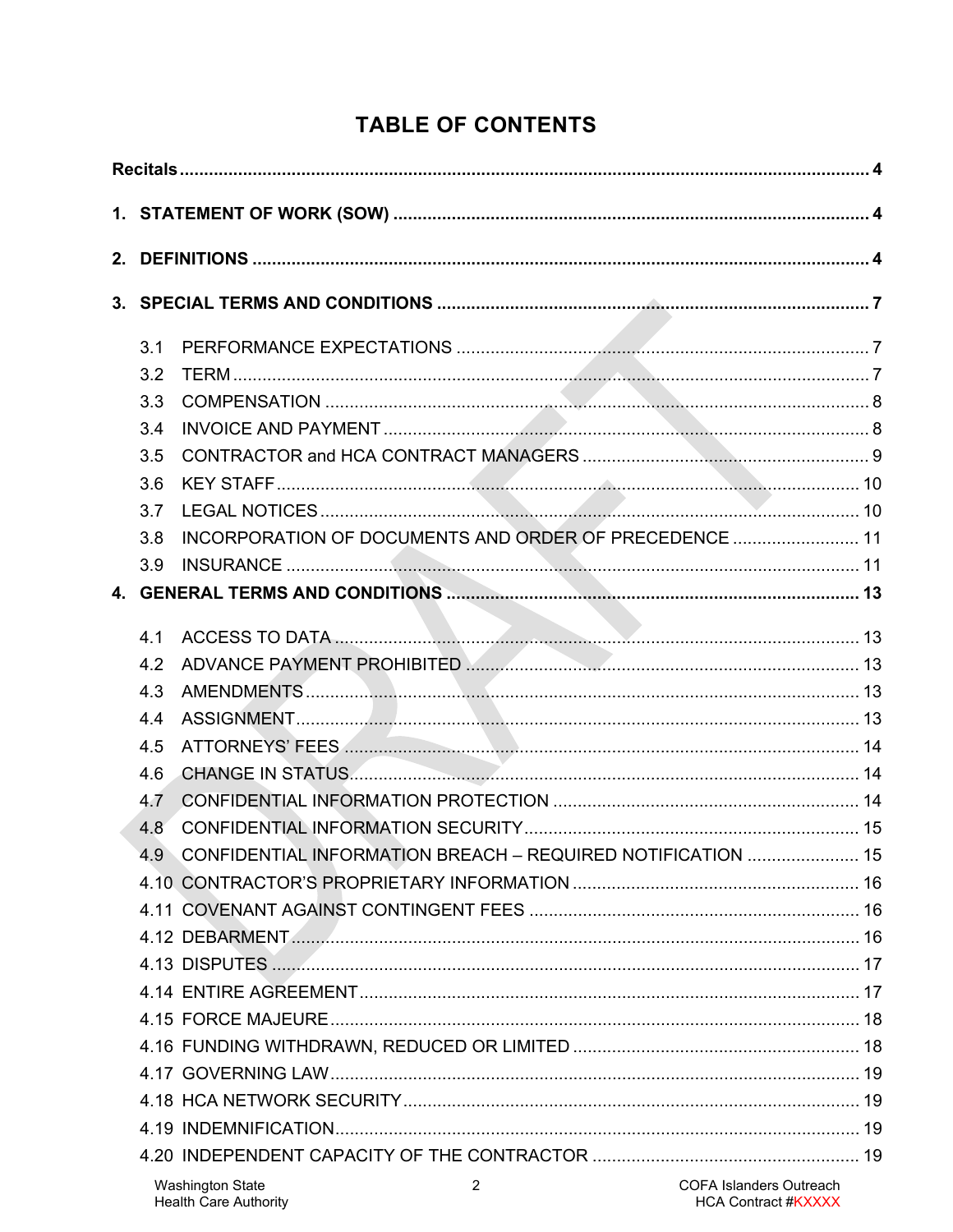### **Attachments**

Attachment 1: Confidential Information Security Requirements *(if applicable)*

# **Schedules**

Schedule A: Statement of Work (SOW) for Compact of Free Association (COFA) Islander Health Care Outreach

### **Exhibits**

Exhibit A: HCA RFP 2020HCA31 for Compact of Free Association (COFA) Islanders Outreach

Exhibit B: [Bidder Name] Response to HCA RFP 2020HCA31

Exhibit C: Data Use, Security, and Confidentiality

*Note: Exhibits A and B are not attached but are available upon request from the HCA Contracts Administrator.*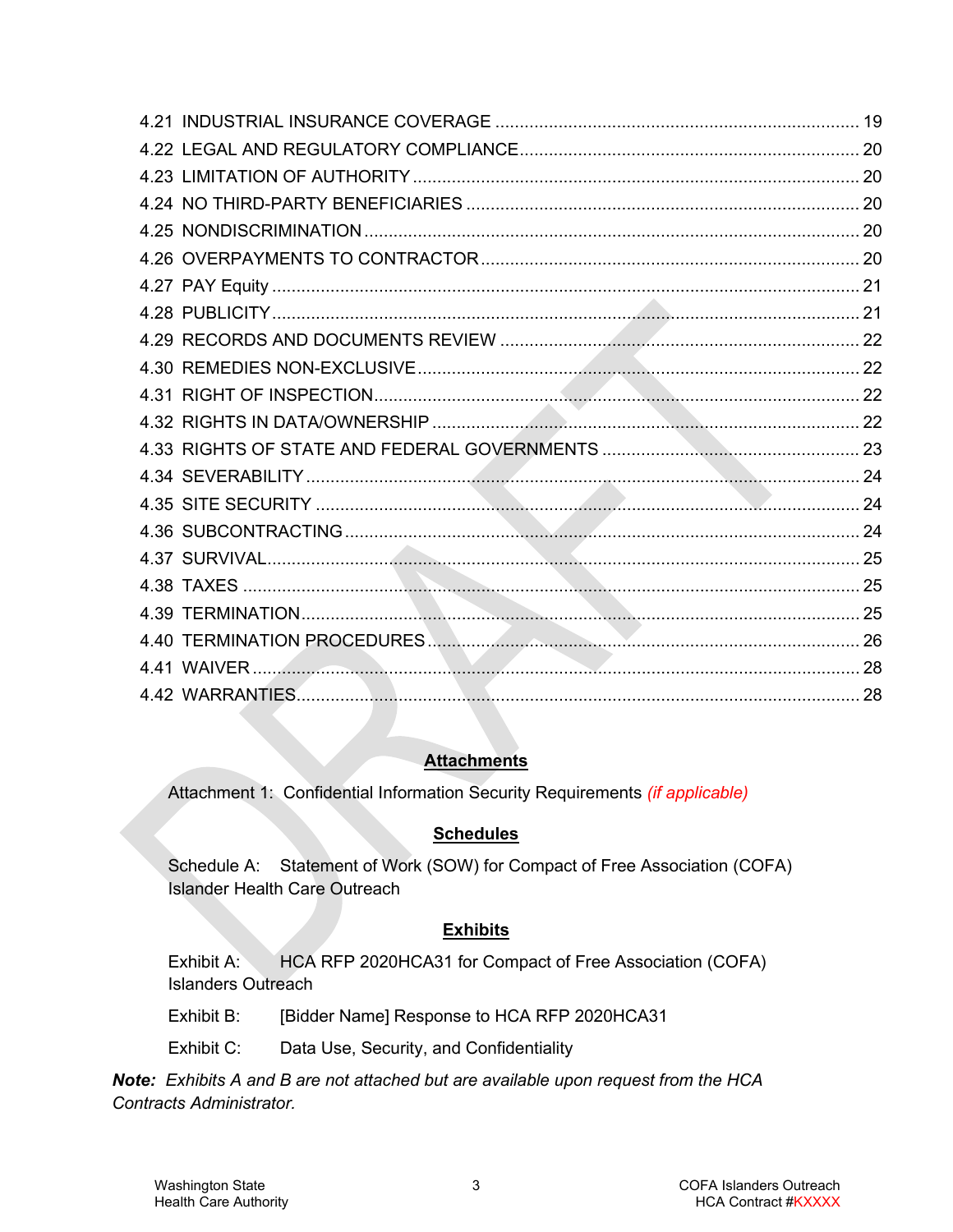# **Contract #KXXXX for COFA Islanders Outreach**

### <span id="page-3-0"></span>**Recitals**

The state of Washington, acting by and through the Health Care Authority (HCA), issued a Request for Proposals (RFP) dated **June 1, 2021**, (Exhibit A) for the purpose of purchasing Compact of Free Association (COFA) Islanders Outreach in accordance with its authority under chapters 39.26 and 41.05 RCW.

[Contractor Name] submitted a timely Response to HCA's RFP# 2021HCA19 (Exhibit B).

HCA evaluated all properly submitted Responses to the above-referenced RFP and has identified [Contractor Name] as the Apparent Successful Bidder.

HCA has determined that entering into a Contract with [Contractor Name] will meet HCA's needs and will be in the State's best interest.

NOW THEREFORE, HCA awards to [Contractor Name] this Contract, the terms and conditions of which will govern Contractor's providing to HCA Compact of Free Association (COFA) Islander Health Care Outreach Services.

IN CONSIDERATION of the mutual promises as set forth in this Contract, the parties agree as follows:

# <span id="page-3-1"></span>1. **STATEMENT OF WORK (SOW)**

The Contractor will provide the services and staff as described in Schedule A: *Statement of Work*.

# <span id="page-3-2"></span>2. **DEFINITIONS**

**"Authorized Representative"** means a person to whom signature authority has been delegated in writing acting within the limits of his/her authority.

**"Breach"** means the unauthorized acquisition, access, use, or disclosure of Confidential Information that compromises the security, confidentiality, or integrity of the Confidential Information.

**"Business Associate"** means a Business Associate as defined in 45 CFR 160.103, who performs or assists in the performance of an activity for or on behalf of HCA, a Covered Entity, that involves the use or disclosure of protected health information (PHI). Any reference to Business Associate in this DSA includes Business Associate's employees, agents, officers, Subcontractors, third party contractors, volunteers, or directors.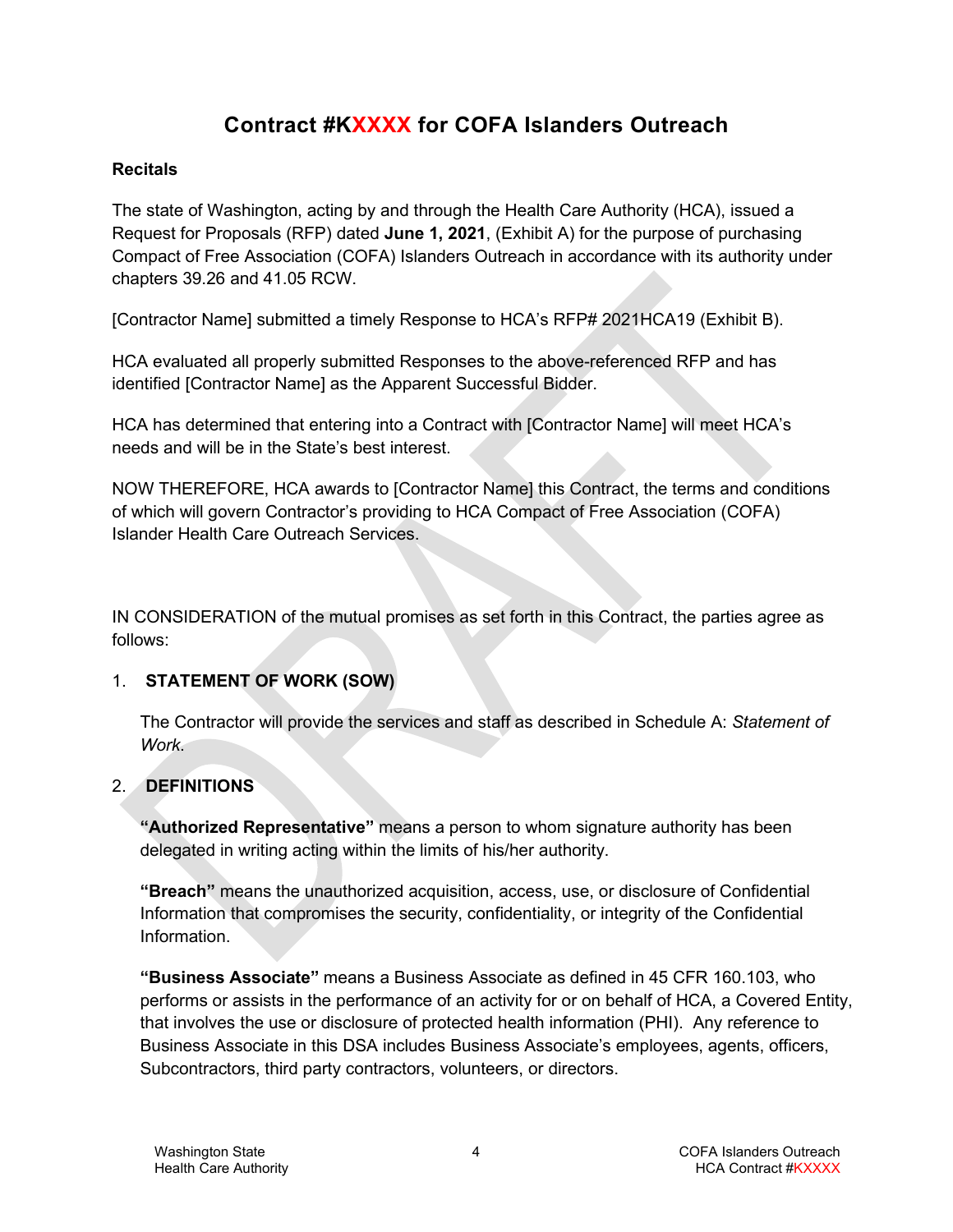**"Business Days and Hours"** means Monday through Friday, 8:00 a.m. to 5:00 p.m., Pacific Time, except for holidays observed by the state of Washington.

**"Centers for Medicare and Medicaid Services"** or **"CMS"** means the federal office under the Secretary of the United States Department of Health and Human Services, responsible for the Medicare and Medicaid programs.

**"CFR"** means the Code of Federal Regulations. All references in this Contract to CFR chapters or sections include any successor, amended, or replacement regulation. The CFR may be accessed at [http://www.ecfr.gov/cgi-bin/ECFR?page=browse.](http://www.ecfr.gov/cgi-bin/ECFR?page=browse)

**"COFA islander"** means an individual from the Federated States of Micronesia, the Republic of Palau or the Republic of the Marshall Islands.

**"Confidential Information"** means information that may be exempt from disclosure to the public or other unauthorized persons under chapter 42.56 RCW or chapter 70.02 RCW or other state or federal statutes or regulations. Confidential Information includes, but is not limited to, any information identifiable to an individual that relates to a natural person's health, (see also Protected Health Information); finances, education, business, use or receipt of governmental services, names, addresses, telephone numbers, social security numbers, driver license numbers, financial profiles, credit card numbers, financial identifiers and any other identifying numbers, law enforcement records, HCA source code or object code, or HCA or State security information.

**"Contract"** means this Contract document and all schedules, exhibits, attachments, incorporated documents and amendments.

"**Contractor"** means [Contractor Name], its employees and agents. Contractor includes any firm, provider, organization, individual or other entity performing services under this Contract. It also includes any Subcontractor retained by Contractor as permitted under the terms of this Contract.

**"Covered entity"** means a health plan, a health care clearinghouse or a health care provider who transmits any health information in electronic form to carry out financial or administrative activities related to health care, as defined in 45 CFR 160.103.

**"Data"** means information produced, furnished, acquired, or used by Contractor in meeting requirements under this Contract.

**"Effective Date"** means the first date this Contract is in full force and effect. It may be a specific date agreed to by the parties; or, if not so specified, the date of the last signature of a party to this Contract.

**"HCA Contract Manager"** means the individual identified on the cover page of this Contract who will provide oversight of the Contractor's activities conducted under this Contract.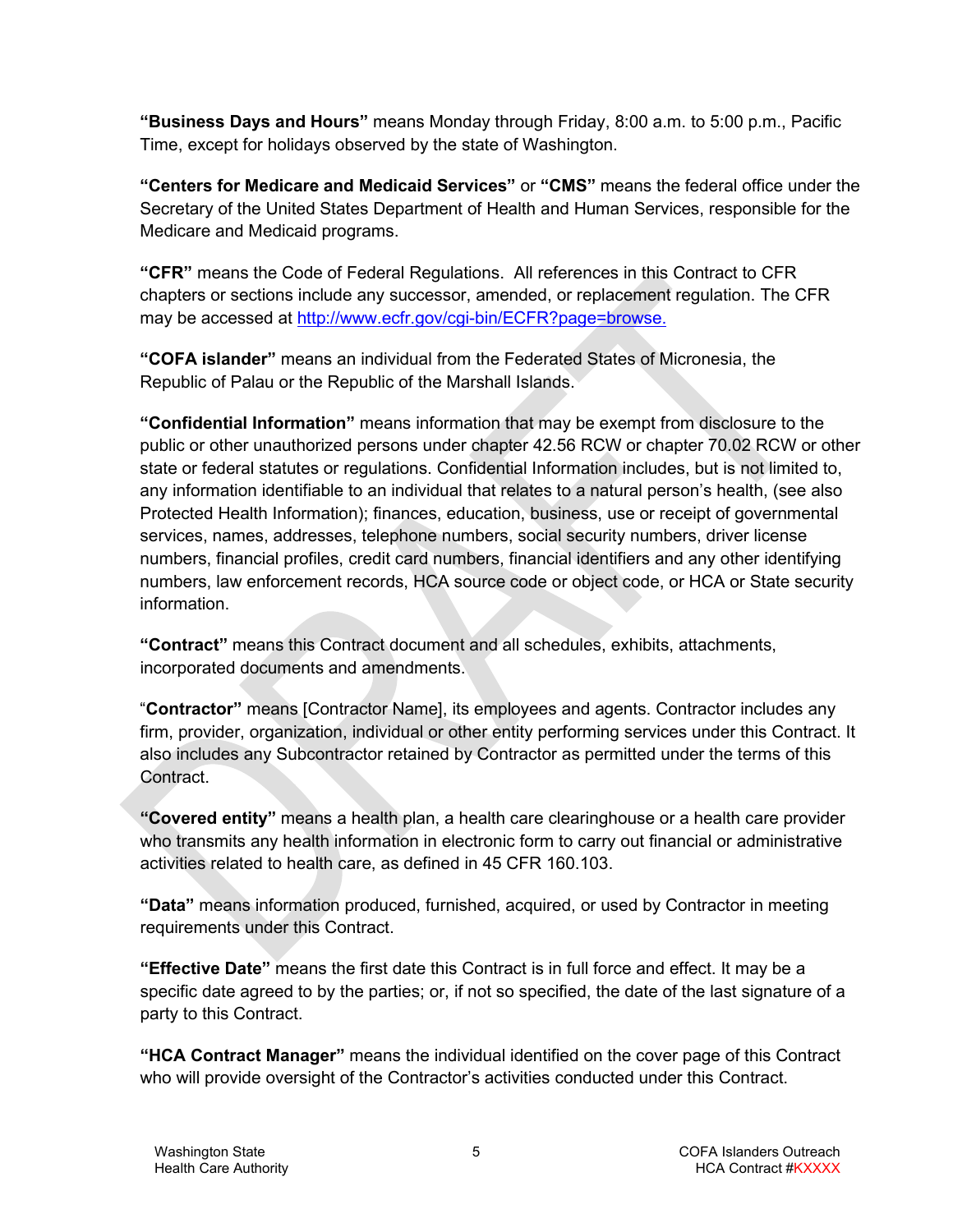**"Health Care Authority"** or **"HCA"** means the Washington State Health Care Authority, any division, section, office, unit or other entity of HCA, or any of the officers or other officials lawfully representing HCA.

**"Overpayment"** means any payment or benefit to the Contractor in excess of that to which the Contractor is entitled by law, rule, or this Contract, including amounts in dispute.

**"Proprietary Information"** means information owned by Contractor to which Contractor claims a protectable interest under law. Proprietary Information includes, but is not limited to, information protected by copyright, patent, trademark, or trade secret laws.

"**Protected Health Information**" or **"PHI"** means individually identifiable information that relates to the provision of health care to an individual; the past, present, or future physical or mental health or condition of an individual; or past, present, or future payment for provision of health care to an individual, as defined in 45 CFR 160.103. Individually identifiable information is information that identifies the individual or about which there is a reasonable basis to believe it can be used to identify the individual, and includes demographic information. PHI is information transmitted, maintained, or stored in any form or medium. 45 CFR 164.501. PHI does not include education records covered by the Family Educational Rights and Privacy Act, as amended, 20 USC 1232g(a)(4)(b)(iv).

**"Response"** means Contractor's Response to HCA's RFP # 2020HCA31 for Compact of Free Association (COFA) Islander Health Care Outreach and is Exhibit B hereto.

**"RCW"** means the Revised Code of Washington. All references in this Contract to RCW chapters or sections include any successor, amended, or replacement statute. Pertinent RCW chapters can be accessed at: [http://apps.leg.wa.gov/rcw/.](http://apps.leg.wa.gov/rcw/)

**"RFP"** means the Request for Proposals used as the solicitation document to establish this Contract, including all its amendments and modifications and is Exhibit A hereto.

**"Statement of Work"** or **"SOW"** means a detailed description of the work activities the Contractor is required to perform under the terms and conditions of this Contract, including the deliverables and timeline, and is Schedule A hereto.

**"Subcontractor"** means a person or entity that is not in the employment of the Contractor, who is performing all or part of the business activities under this Contract under a separate contract with Contractor. The term "Subcontractor" means subcontractor(s) of any tier.

**"Subrecipient"** means a non-federal entity that expends federal awards received from a passthrough entity to carry out a federal program, but does not include an individual that is a beneficiary of such a program. A sub-recipient may also be a recipient of other federal awards directly from a federal awarding agency. As in 45 C.F.R. 75.2, or any successor or replacement to such definition, for any federal award from HHS; or 2 C.F.R. 200.93, or any successor or replacement to such definition, for any other federal award. See OMB circular a-133 for additional details.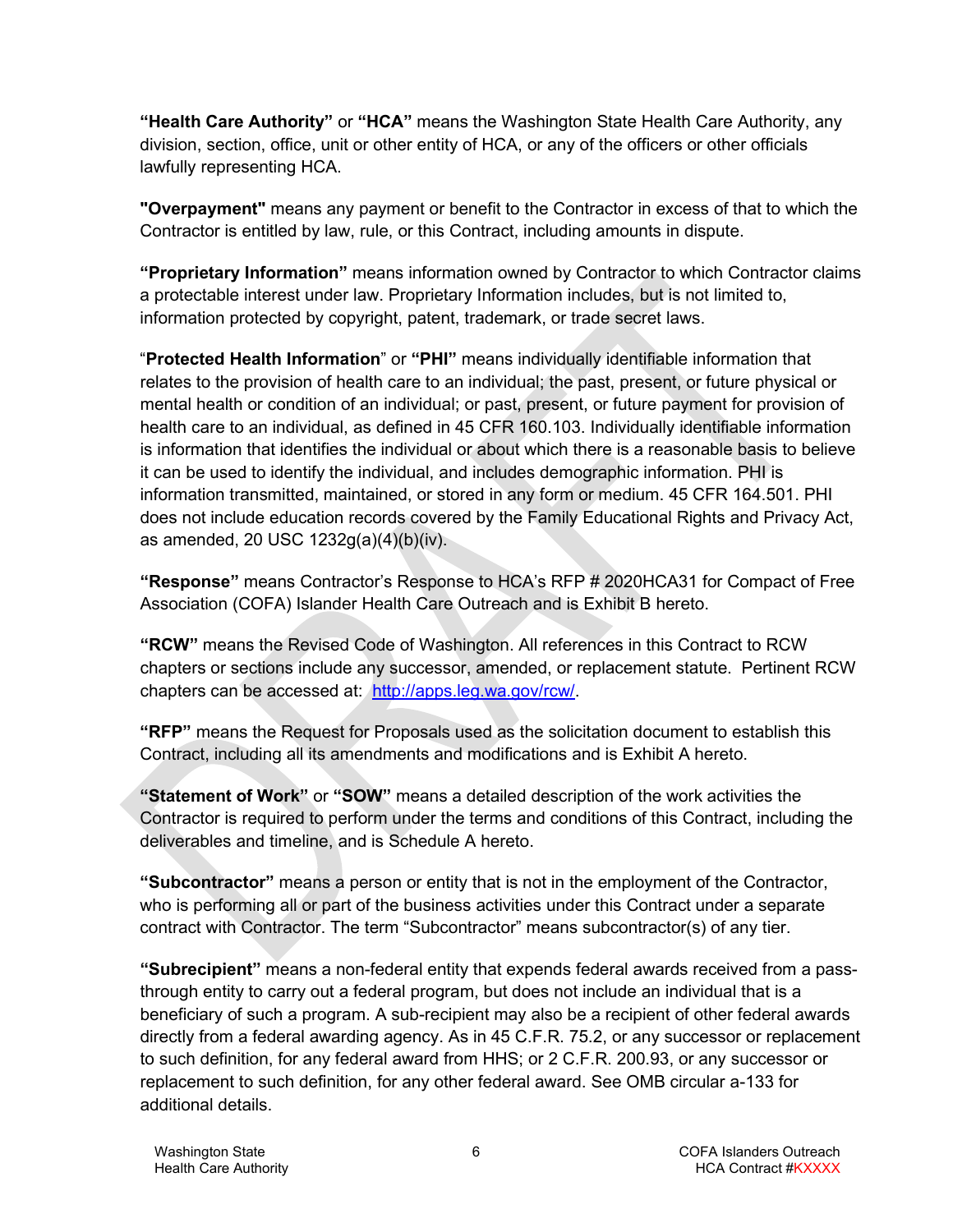**"USC"** means the United States Code. All references in this Contract to USC chapters or sections will include any successor, amended, or replacement statute. The USC may be accessed at<http://uscode.house.gov/>

**"WAC"** means the Washington Administrative Code. All references to WAC chapters or sections will include any successor, amended, or replacement regulation. Pertinent WACs may be accessed at: [http://app.leg.wa.gov/wac/.](http://app.leg.wa.gov/wac/)

# <span id="page-6-0"></span>3. **SPECIAL TERMS AND CONDITIONS**

# <span id="page-6-1"></span>**3.1 PERFORMANCE EXPECTATIONS**

Expected performance under this Contract includes, but is not limited to, the following:

- 3.1.1 Knowledge of applicable state and federal laws and regulations pertaining to subject of contract;
- 3.1.2 Use of professional judgment;
- 3.1.3 Collaboration with HCA staff in Contractor's conduct of the services;
- 3.1.4 Conformance with HCA directions regarding the delivery of the services;
- 3.1.5 Timely, accurate and informed communications;
- 3.1.6 Regular completion and updating of project plans, reports, documentation and communications;
- 3.1.7 Regular, punctual attendance at all meetings; and
- 3.1.8 Provision of high quality services.

Prior to payment of invoices, HCA will review and evaluate the performance of Contractor in accordance with Contract and these performance expectations and may withhold payment if expectations are not met or Contractor's performance is unsatisfactory.

# <span id="page-6-2"></span>**3.2 TERM**

- 3.2.1 The initial term of the Contract will commence on **September 1, 2021**, or date of last signature, whichever is later, and continue through **August 31, 2023**, unless terminated sooner as provided herein.
- 3.2.2 This Contract may be extended through **August 31, 2027** in whatever time increments HCA deems appropriate. No change in terms and conditions will be permitted during these extensions unless specifically agreed to in writing.
- 3.2.3 Work performed without a contract or amendment signed by the authorized representatives of both parties will be at the sole risk of the Contractor. HCA will not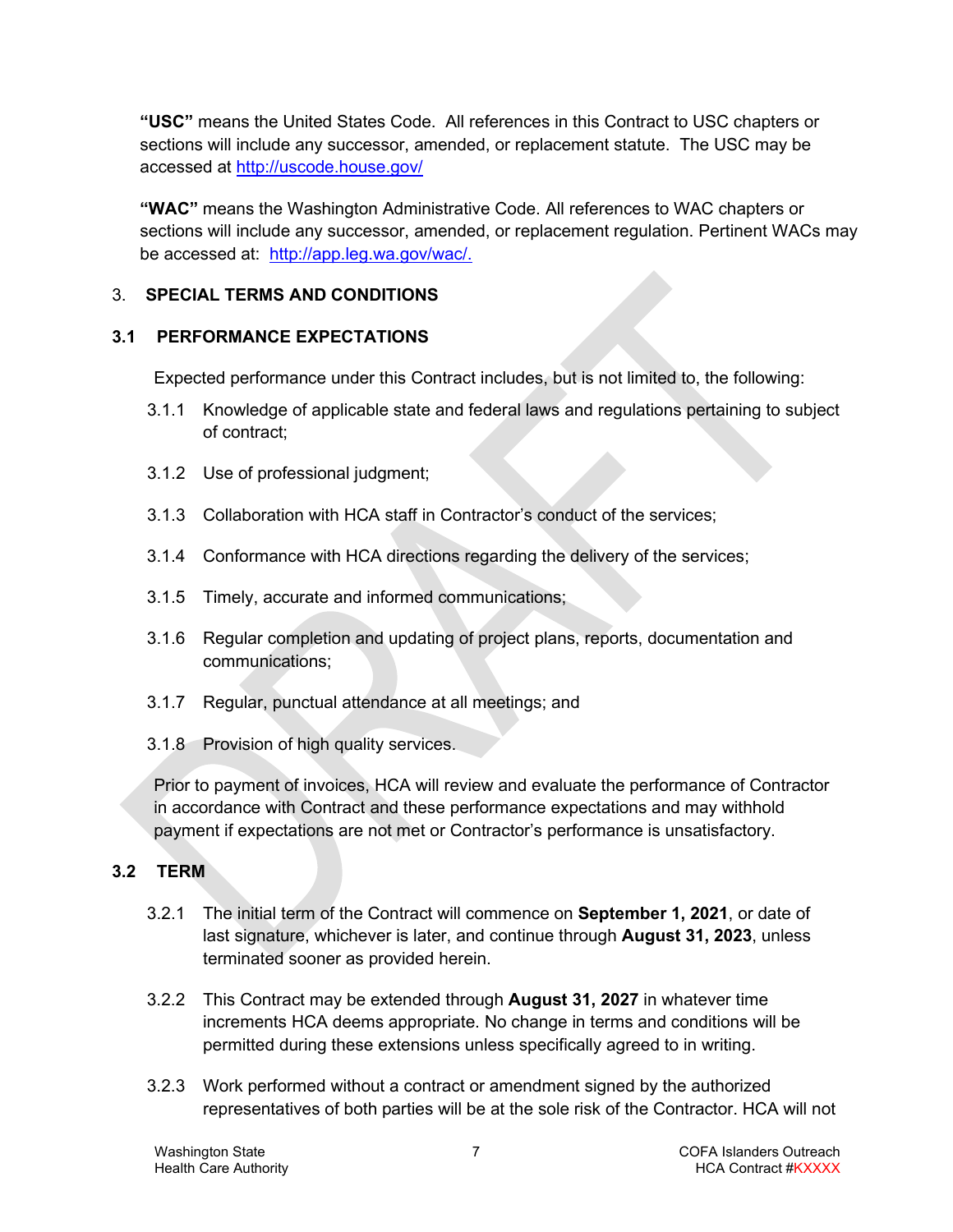pay any costs incurred before a contract or any subsequent amendment(s) is fully executed.

### <span id="page-7-0"></span>**3.3 COMPENSATION**

- 3.3.1 The Maximum Compensation payable to Contractor for the performance of all things necessary for or incidental to the performance of work as set forth in Schedule A: *Statement of Work* is \$500,000, and includes any allowable expenses.
- 3.3.2 Contractor's compensation for services rendered will be based on the following rates or in accordance with Schedule A: *Statement of Work,*
- 3.3.3 Day-to-day expenses related to performance under the Contract, including but not limited to travel, lodging, meals, and incidentals, will not be reimbursed to Contractor. If Contractor is required by HCA to travel, any such travel must be authorized in writing by the HCA Contract Manager and reimbursement will be at rates not to exceed the then-current rules, regulations, and guidelines for State employees published by the Washington State Office of Financial Management in the Washington State Administrative and Accounting Manual [\(http://www.ofm.wa.gov/policy/10.htm\)](http://www.ofm.wa.gov/policy/10.htm); reimbursement will not exceed expenses actually incurred.

To receive reimbursement, Contractor must provide a detailed breakdown of authorized expenses and receipts for any expenses of \$50 or more.

# <span id="page-7-1"></span>**3.4 INVOICE AND PAYMENT**

- 3.4.1 Contractor must submit accurate invoices to the following address for all amounts to be paid by HCA via e-mail to: [Acctspay@hca.wa.gov.](mailto:Acctspay@hca.wa.gov) Include the HCA Contract number in the subject line of the email.
- 3.4.2 Invoices must describe and document to HCA's satisfaction a description of the work performed, the progress of the project, and fees. If expenses are invoiced, invoices must provide a detailed breakdown of each type. Any single expense in the amount of \$50.00 or more must be accompanied by a receipt in order to receive reimbursement. All invoices will be reviewed and must be approved by the Contract Manager or his/her designee prior to payment.
- 3.4.3 Contractor must submit properly itemized invoices to include the following information, as applicable: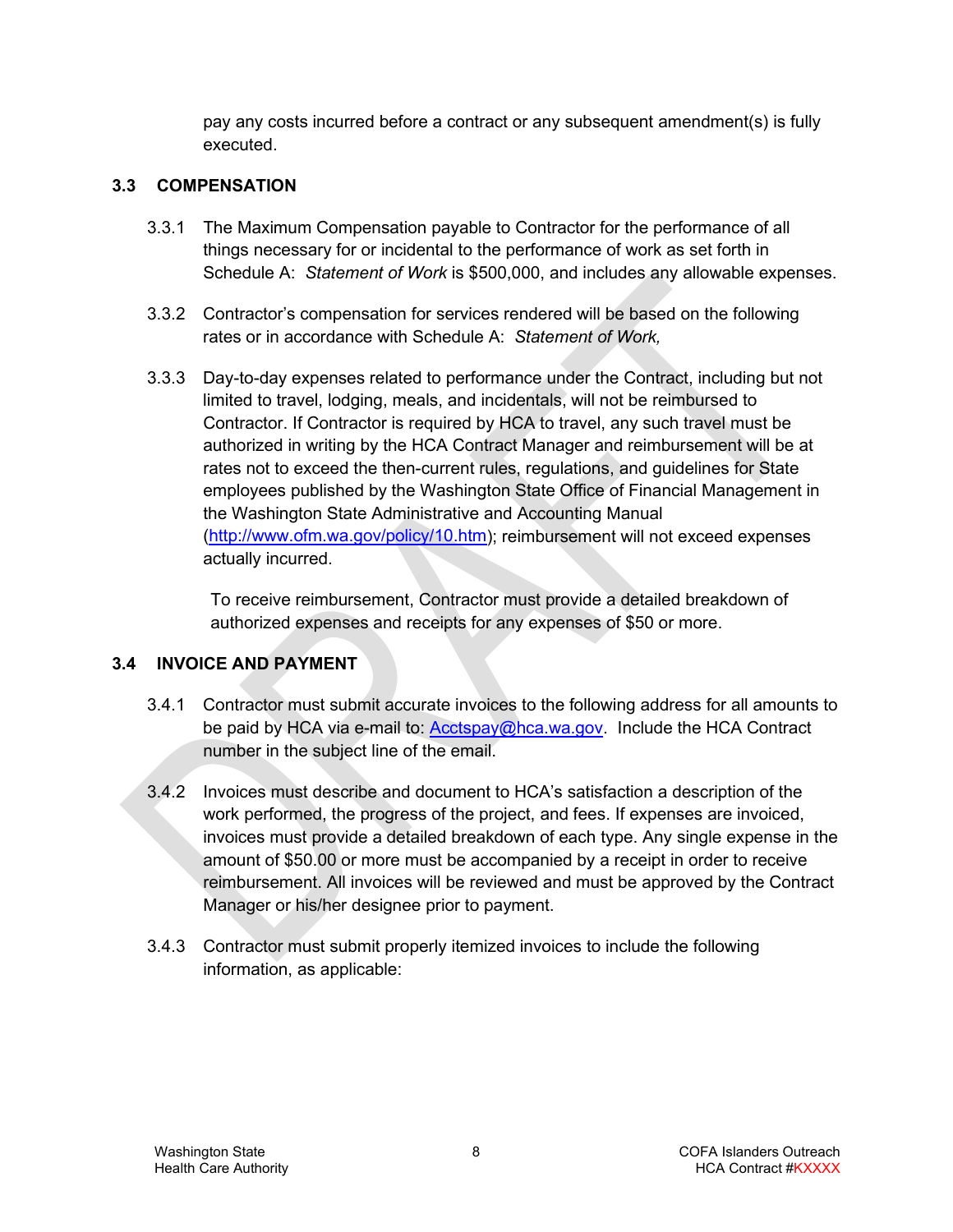- 3.4.3.1 HCA Contract number **KXXXX**;
- 3.4.3.2 Contractor name, address, phone number;
- 3.4.3.3 Description of Services;
- 3.4.3.4 Date(s) of delivery;
- 3.4.3.5 Net invoice price for each item;
- 3.4.3.6 Applicable taxes;
- 3.4.3.7 Total invoice price; and
- 3.4.3.8 Payment terms and any available prompt payment discount.
- 3.4.4 HCA will return incorrect or incomplete invoices to the Contractor for correction and reissue. The Contract Number must appear on all invoices, bills of lading, packages, and correspondence relating to this Contract.
- 3.4.5 In order to receive payment for services or products provided to a state agency, Contractor must register with the Statewide Payee Desk at [https://ofm.wa.gov/it](https://ofm.wa.gov/it-systems/statewide-vendorpayee-services/receiving-payment-state)[systems/statewide-vendorpayee-services/receiving-payment-state.](https://ofm.wa.gov/it-systems/statewide-vendorpayee-services/receiving-payment-state) Payment will be considered timely if made by HCA within thirty (30) calendar days of receipt of properly completed invoices. Payment will be directly deposited in the bank account or sent to the address Contractor designated in its registration.
- 3.4.6 Upon expiration of the Contract, any claims for payment for costs due and payable under this Contract that are incurred prior to the expiration date must be submitted by the Contractor to HCA within sixty (60) calendar days after the Contract expiration date. HCA is under no obligation to pay any claims that are submitted sixty-one (61) or more calendar days after the Contract expiration date ("Belated Claims"). HCA will pay Belated Claims at its sole discretion, and any such potential payment is contingent upon the availability of funds.

# <span id="page-8-0"></span>**3.5 CONTRACTOR AND HCA CONTRACT MANAGERS**

- 3.5.1 Contractor's Contract Manager will have prime responsibility and final authority for the services provided under this Contract and be the principal point of contact for the HCA Contract Manager for all business matters, performance matters, and administrative activities.
- 3.5.2 HCA's Contract Manager is responsible for monitoring the Contractor's performance and will be the contact person for all communications regarding contract performance and deliverables. The HCA Contract Manager has the authority to accept or reject the services provided and must approve Contractor's invoices prior to payment.
- 3.5.3 The contact information provided below may be changed by written notice of the change (email acceptable) to the other party.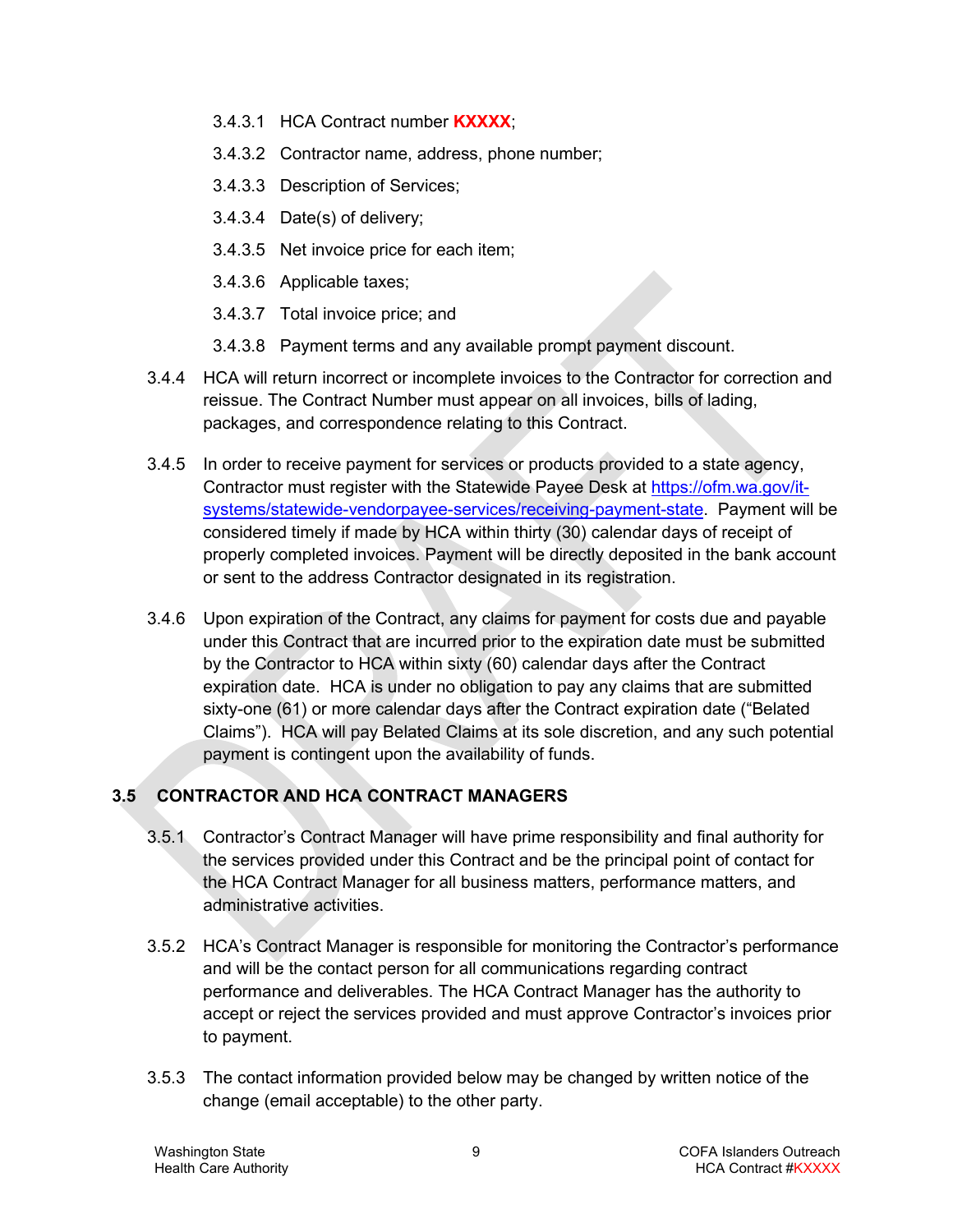| <b>CONTRACTOR</b>                   |  | <b>Health Care Authority</b>        |  |
|-------------------------------------|--|-------------------------------------|--|
| <b>Contract Manager Information</b> |  | <b>Contract Manager Information</b> |  |
| Name:                               |  | Name:                               |  |
| Title:                              |  | Title:                              |  |
| Address:                            |  | Address:                            |  |
| Phone:                              |  | Phone:                              |  |
| Email:                              |  | Email:                              |  |

#### <span id="page-9-0"></span>**3.6 KEY STAFF**

- 3.6.1 Except in the case of a legally required leave of absence, sickness, death, termination of employment or unpaid leave of absence, Key Staff must not be changed during the term of the Statement of Work (SOW) from the people who were described in the Response for the first SOW or those Key Staff initially assigned to subsequent SOWs, without the prior written approval of HCA until completion of their assigned tasks.
- 3.6.2 During the term of the Statement of Work (SOW), HCA reserves the right to approve or disapprove Contractor's Key Staff assigned to this Contract, to approve or disapprove any proposed changes in Contractor's Key Staff, or to require the removal or reassignment of any Contractor staff found unacceptable by HCA, subject to HCA's compliance with applicable laws and regulations. Contractor must provide a resume to HCA of any replacement Key Staff and all staff proposed by Contractor as replacements for other staff must have comparable or greater skills for performing the activities as performed by the staff being replaced.

# <span id="page-9-1"></span>**3.7 LEGAL NOTICES**

Any notice or demand or other communication required or permitted to be given under this Contract or applicable law is effective only if it is in writing and signed by the applicable party, properly addressed, and delivered in person,via email, or by a recognized courier service, or deposited with the United States Postal Service as first-class mail, postage prepaid certified mail, return receipt requested, to the parties at the addresses provided in this section.

3.7.1 In the case of notice to the Contractor:

[Contractor Contact Information]

3.7.2 In the case of notice to HCA:

**Attention:** Contracts Administrator Health Care Authority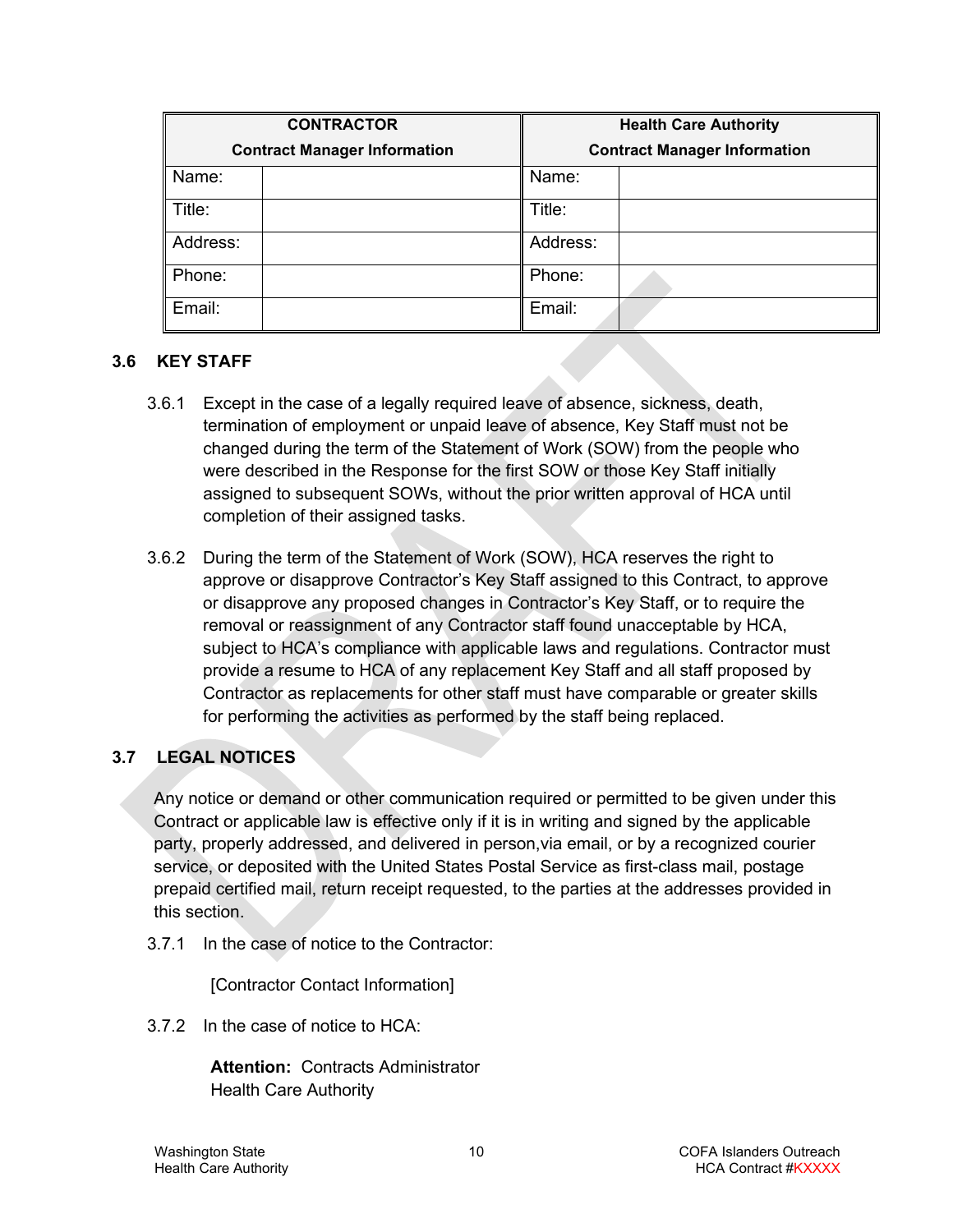Division of Legal Services Post Office Box 42702 Olympia, WA 98504-2702 CONTRACTS@hca.wa.gov

- 3.7.3 Notices are effective upon receipt or four (4) Business Days after mailing, whichever is earlier.
- 3.7.4 The notice address and information provided above may be changed by written notice of the change given as provided above.

### <span id="page-10-0"></span>**3.8 INCORPORATION OF DOCUMENTS AND ORDER OF PRECEDENCE**

Each of the documents listed below is by this reference incorporated into this Contract. In the event of an inconsistency, the inconsistency will be resolved in the following order of precedence:

- 3.8.1 Applicable Federal and State of Washington statutes and regulations;
- *3.8.2* Data Share Agreement, HCA Contract Number ; *(if applicable, otherwise delete)*
- 3.8.3 Recitals
- 3.8.4 Special Terms and Conditions;
- 3.8.5 General Terms and Conditions;
- *3.8.6* Attachment 1: Confidential Information Security Requirements; *(if applicable, otherwise delete)*
- 3.8.7 Schedule A(s): Statement(s) of Work;
- 3.8.8 Exhibit A: *HCA RFP #*2020HCA31 *for* Compact of Free Association (COFA) Islanders Outreach, dated March 12, 2021;
- 3.8.9 Exhibit B: *Contractor's Response* dated **XXXX**; and
- 3.8.10 Any other provision, term or material incorporated herein by reference or otherwise incorporated.

### <span id="page-10-1"></span>**3.9 INSURANCE**

Contractor must provide insurance coverage as set out in this section. The intent of the required insurance is to protect the State should there be any claims, suits, actions, costs, damages or expenses arising from any negligent or intentional act or omission of Contractor or Subcontractor, or agents of either, while performing under the terms of this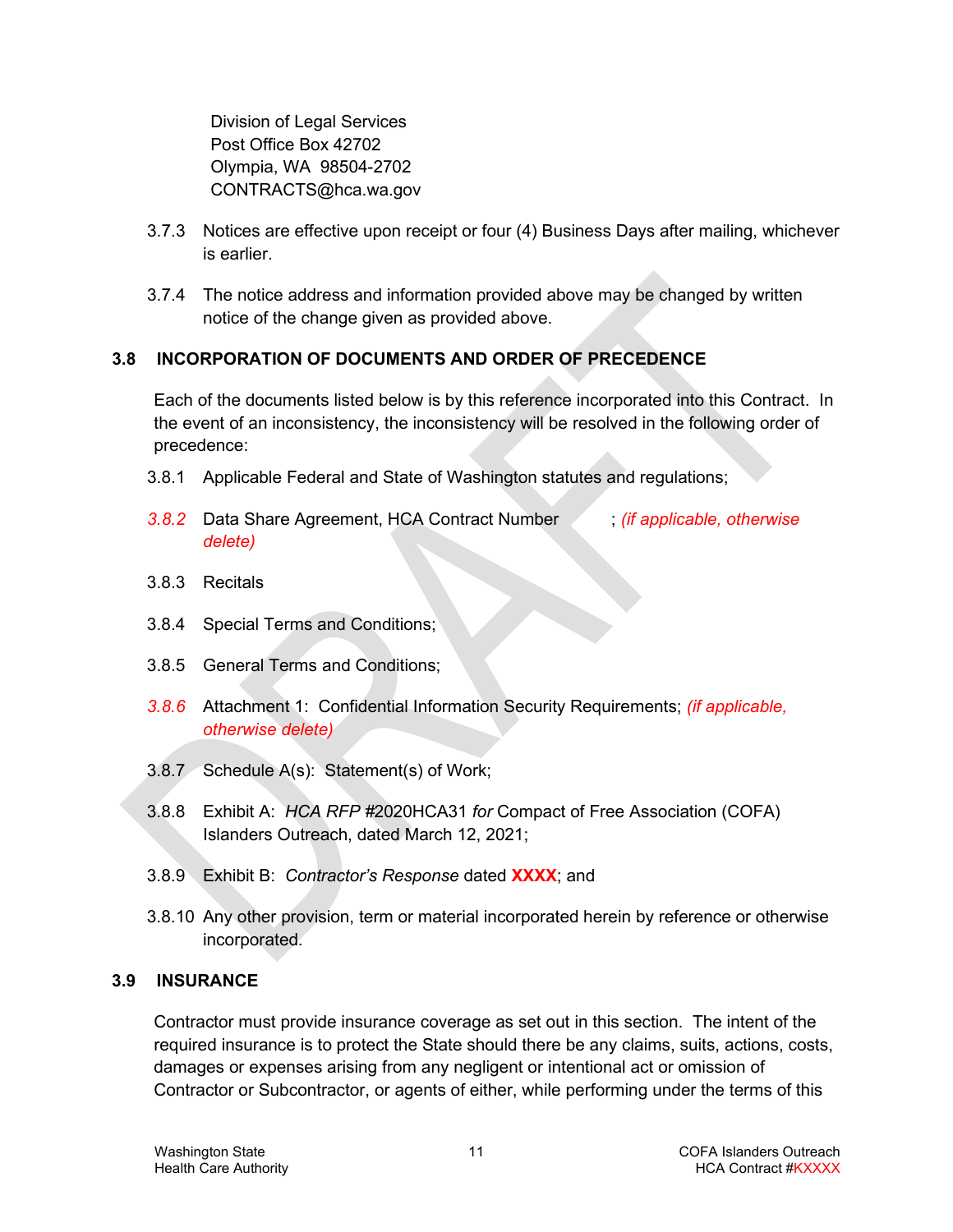Contract. Contractor must provide insurance coverage that is maintained in full force and effect during the term of this Contract, as follows:

- 3.9.1 Commercial General Liability Insurance Policy Provide a Commercial General Liability Insurance Policy, including contractual liability, in adequate quantity to protect against legal liability arising out of contract activity but no less than \$1 million per occurrence/\$2 million general aggregate. Additionally, Contractor is responsible for ensuring that any Subcontractors provide adequate insurance coverage for the activities arising out of subcontracts.
- 3.9.2 Business Automobile Liability. In the event that services delivered pursuant to this Contract involve the use of vehicles, either owned, hired, or non-owned by the Contractor, automobile liability insurance is required covering the risks of bodily injury (including death) and property damage, including coverage for contractual liability. The minimum limit for automobile liability is \$1,000,000 per occurrence, using a Combined Single Limit for bodily injury and property damage.
- 3.9.3 Professional Liability Errors and Omissions Provide a policy with coverage of not less than \$1 million per claim/\$2 million general aggregate.
- 3.9.4 The insurance required must be issued by an insurance company/ies authorized to do business within the state of Washington, and must name HCA and the state of Washington, its agents and employees as additional insured's under any Commercial General and/or Business Automobile Liability policy/ies. All policies must be primary to any other valid and collectable insurance. In the event of cancellation, non-renewal, revocation or other termination of any insurance coverage required by this Contract, Contractor must provide written notice of such to HCA within one (1) Business Day of Contractor's receipt of such notice. Failure to buy and maintain the required insurance may, at HCA's sole option, result in this Contract's termination.

Upon request, Contractor must submit to HCA a certificate of insurance that outlines the coverage and limits defined in the Insurance section. If a certificate of insurance is requested, Contractor must submit renewal certificates as appropriate during the term of the contract.

3.9.5 The Receiving Party certifies that it is self-insured, is a member of a risk pool, or maintains the types and amounts of insurance identified above and will provde certificates of insurance to that effect to HCA upon request.

Upon request, Contractor must submit to HCA a certificate of insurance that outlines the coverage and limits defined in the Insurance section. If a certificate of insurance is requested, Contractor must submit renewal certificates as appropriate during the term of the contract.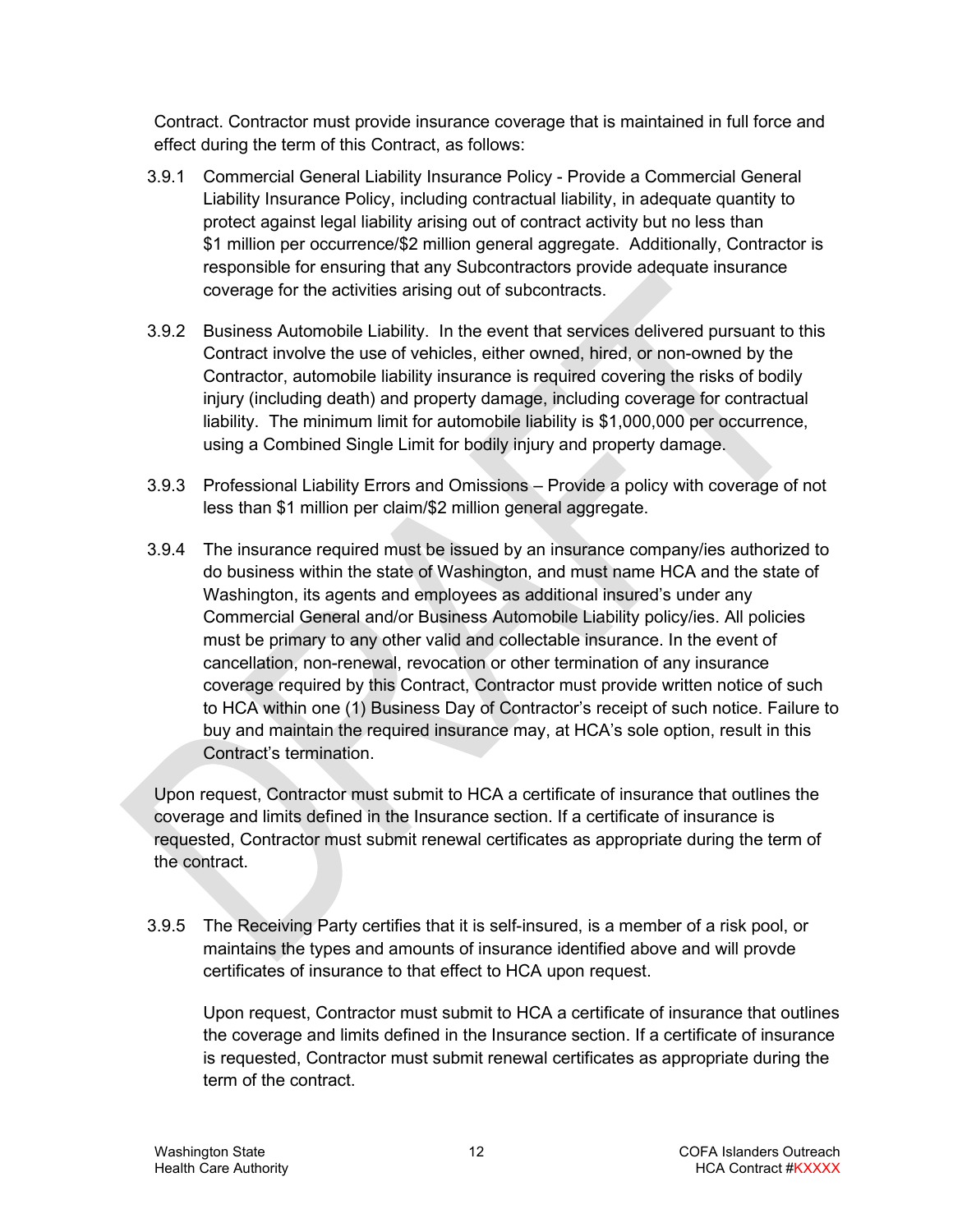- 3.9.6 Privacy Breach Response Coverage. Contractor must maintain insurance to cover costs incurred in connection with a Breach, or potential Breach, including:
	- 3.9.6.1 Computer forensics assistance to assess the impact of the Breach or potential Breach, determine root cause, and help determine whether and the extent to which notification must be provided to comply with Breach notification laws.
	- 3.9.6.2 Notification and call center services for individuals affected by a Breach.
	- 3.9.6.3 Breach resolution and mitigation services for individuals affected by a Breach, including fraud prevention, credit monitoring and identity theft assistance.
	- 3.9.6.4 Regulatory defense, fines and penalties from any claim in the form of a regulatory proceeding resulting from a violation of any applicable privacy or security law(s) or regulation(s).

The policy must be maintained for the term of this Agreement and three (3) years following its termination.

# <span id="page-12-0"></span>4. **GENERAL TERMS AND CONDITIONS**

# <span id="page-12-1"></span>**4.1 ACCESS TO DATA**

In compliance with RCW 39.26.180 (2) and federal rules, the Contractor must provide access to any data generated under this Contract to HCA, the Joint Legislative Audit and Review Committee, the State Auditor, and any other state or federal officials so authorized by law, rule, regulation, or agreement at no additional cost. This includes access to all information that supports the findings, conclusions, and recommendations of the Contractor's reports, including computer models and methodology for those models.

### <span id="page-12-2"></span>**4.2 ADVANCE PAYMENT PROHIBITED**

No advance payment will be made for services furnished by the Contractor pursuant to this Contract.

### <span id="page-12-3"></span>**4.3 AMENDMENTS**

This Contract may be amended by mutual agreement of the parties. Such amendments will not be binding unless they are in writing and signed by personnel authorized to bind each of the parties.

### <span id="page-12-4"></span>**4.4 ASSIGNMENT**

<span id="page-12-5"></span>4.4.1 Contractor may not assign or transfer all or any portion of this Contract or any of its rights hereunder, or delegate any of its duties hereunder, except delegations as set forth in Section [4.37,](#page-23-2) *Subcontracting*, without the prior written consent of HCA. Any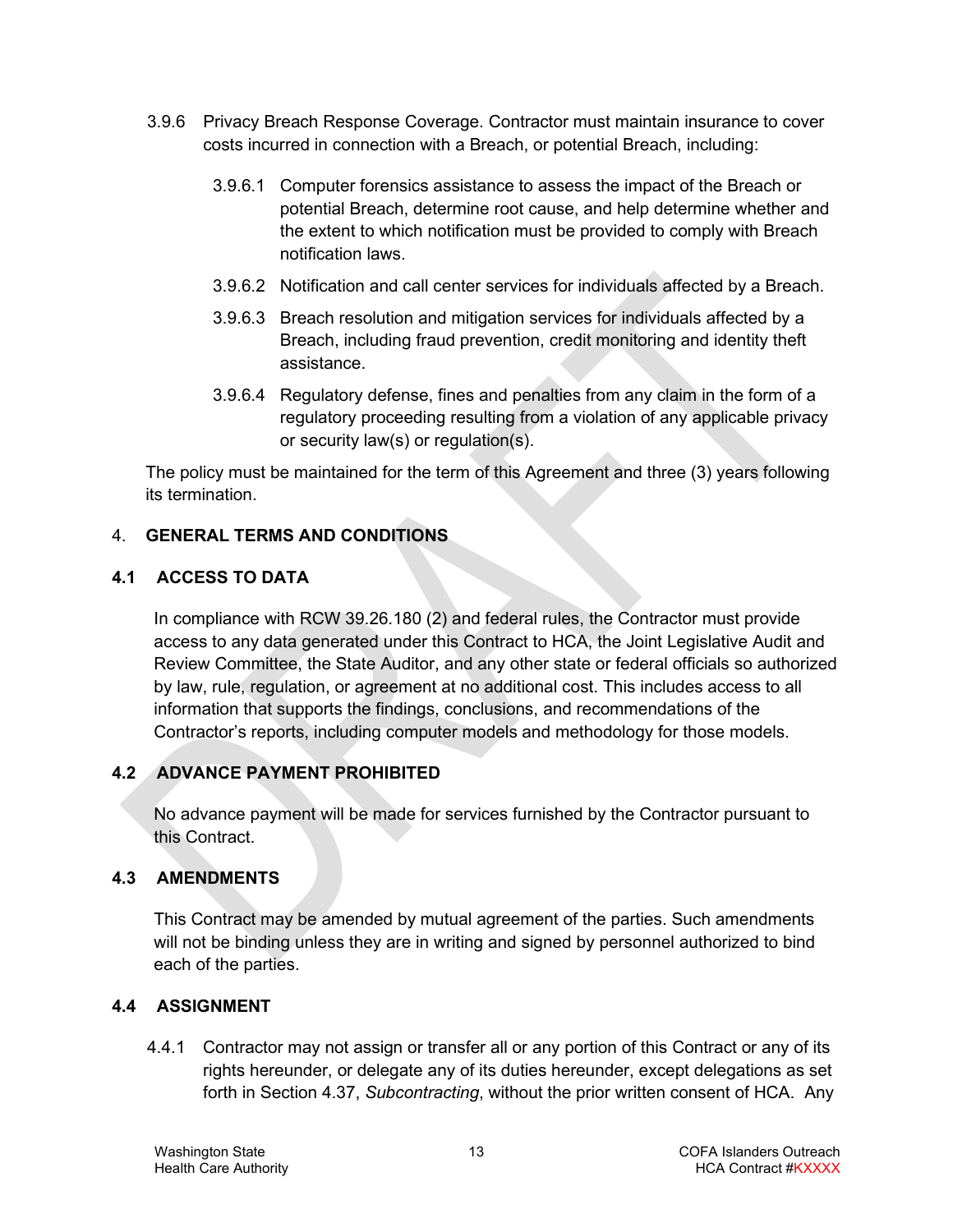permitted assignment will not operate to relieve Contractor of any of its duties and obligations hereunder, nor will such assignment affect any remedies available to HCA that may arise from any breach of the provisions of this Contract or warranties made herein, including but not limited to, rights of setoff. Any attempted assignment, transfer or delegation in contravention of this Subsection [4.4.1](#page-12-5) of the Contract will be null and void.

- 4.4.2 HCA may assign this Contract to any public agency, commission, board, or the like, within the political boundaries of the State of Washington, with written notice of thirty (30) calendar days to Contractor.
- 4.4.3 This Contract will inure to the benefit of and be binding on the parties hereto and their permitted successors and assigns.

# <span id="page-13-0"></span>**4.5 ATTORNEYS' FEES**

In the event of litigation or other action brought to enforce the terms of this Contract, each party agrees to bear its own attorneys' fees and costs.

### <span id="page-13-1"></span>**4.6 CHANGE IN STATUS**

In the event of any substantive change in its legal status, organizational structure, or fiscal reporting responsibility, Contractor will notify HCA of the change. Contractor must provide notice as soon as practicable, but no later than thirty (30) calendar days after such a change takes effect.

# <span id="page-13-2"></span>**4.7 CONFIDENTIAL INFORMATION PROTECTION**

- 4.7.1 Contractor acknowledges that some of the material and information that may come into its possession or knowledge in connection with this Contract or its performance may consist of Confidential Information. Contractor agrees to hold Confidential Information in strictest confidence and not to make use of Confidential Information for any purpose other than the performance of this Contract, to release it only to authorized employees or Subcontractors requiring such information for the purposes of carrying out this Contract, and not to release, divulge, publish, transfer, sell, disclose, or otherwise make the information known to any other party without HCA's express written consent or as provided by law. Contractor agrees to implement physical, electronic, and managerial safeguards to prevent unauthorized access to Confidential Information (See Attachment 1: *Confidential Information Security Requirements*).
- 4.7.2 Contractors that come into contact with Protected Health Information may be required to enter into a Business Associate Agreement with HCA in compliance with the requirements of the Health Insurance Portability and Accountability Act of 1996, Pub. L. 104-191, as modified by the American Recovery and Reinvestment Act of 2009 ("ARRA"), Sec. 13400 – 13424, H.R. 1 (2009) (HITECH Act) (HIPAA).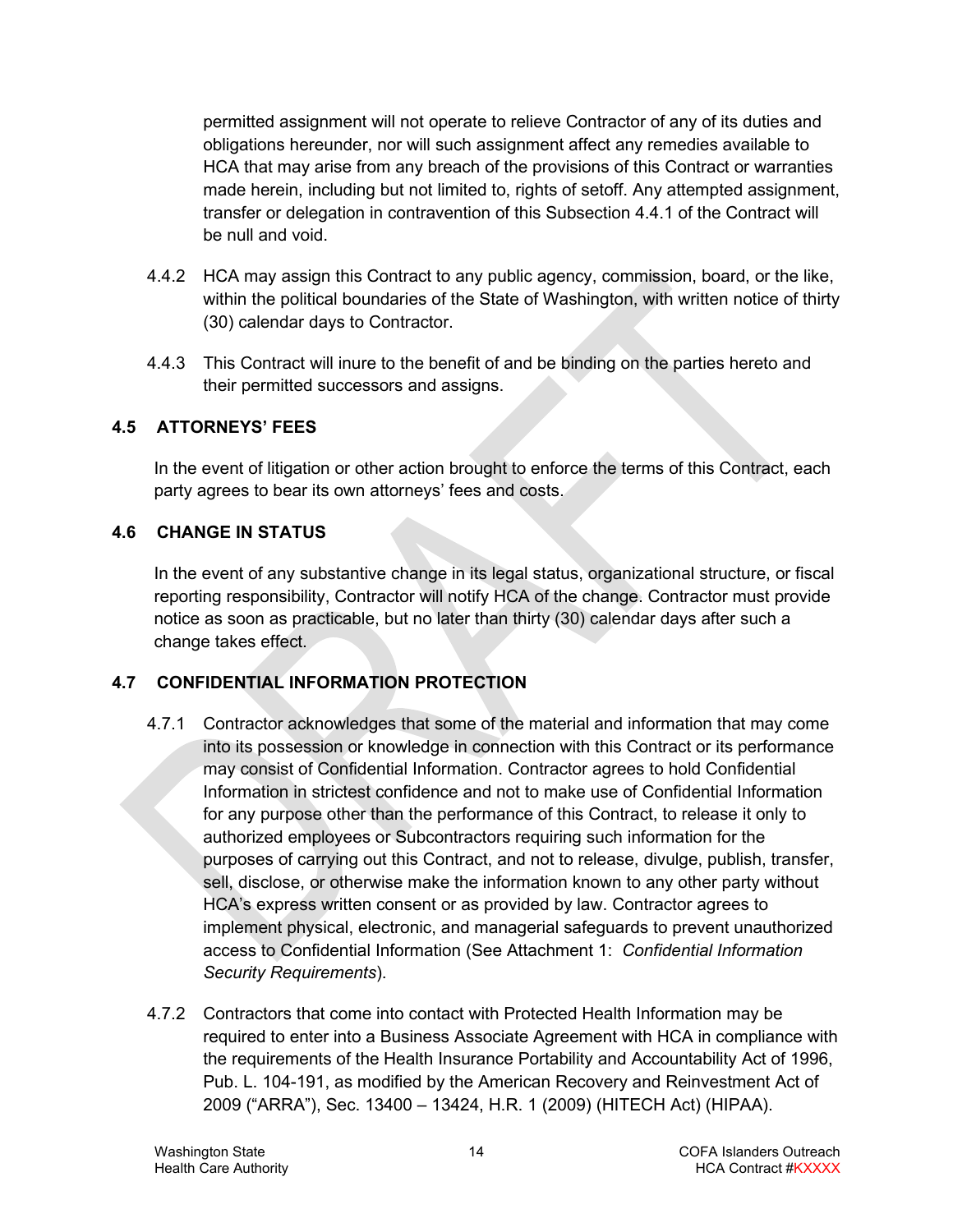- 4.7.3 HCA reserves the right to monitor, audit, or investigate the use of Confidential Information collected, used, or acquired by Contractor through this Contract. Violation of this section by Contractor or its Subcontractors may result in termination of this Contract and demand for return of all Confidential Information, monetary damages, or penalties.
- 4.7.4 The obligations set forth in this Section will survive completion, cancellation, expiration, or termination of this Contract.

# <span id="page-14-0"></span>**4.8 CONFIDENTIAL INFORMATION SECURITY**

The federal government, including the Centers for Medicare and Medicaid Services (CMS), and the State of Washington all maintain security requirements regarding privacy, data access, and other areas. Contractor is required to comply with the Confidential Information Security Requirements set out in Attachment 1 to this Contract and appropriate portions of the Washington OCIO Security Standard, 141.10 [\(https://ocio.wa.gov/policies/141-securing-information-technology-assets/14110-securing](https://ocio.wa.gov/policies/141-securing-information-technology-assets/14110-securing-information-technology-assets)[information-technology-assets\)](https://ocio.wa.gov/policies/141-securing-information-technology-assets/14110-securing-information-technology-assets).

# <span id="page-14-1"></span>**4.9 CONFIDENTIAL INFORMATION BREACH – REQUIRED NOTIFICATION**

- 4.9.1 Contractor must notify the HCA Privacy Officer [\(PrivacyOfficer@hca.wa.gov\)](mailto:PrivacyOfficer@hca.wa.gov) within five Business Days of discovery of any Breach or suspected Breach of Confidential Information.
- 4.9.2 Contractor will take steps necessary to mitigate any known harmful effects of such unauthorized access including, but not limited to, sanctioning employees and taking steps necessary to stop further unauthorized access. Contractor agrees to indemnify and hold HCA harmless for any damages related to unauthorized use or disclosure of Confidential Information by Contractor, its officers, directors, employees, Subcontractors or agents.
- 4.9.3 If notification of the Breach or possible Breach must (in the judgment of HCA) be made under the HIPAA Breach Notification Rule, or RCW 42.56.590 or RCW 19.255.010, or other law or rule, then:
	- 4.9.3.1 HCA may choose to make any required notifications to the individuals, to the U.S. Department of Health and Human Services Secretary (DHHS) Secretary, and to the media, or direct Contractor to make them or any of them.
	- 4.9.3.2 In any case, Contractor will pay the reasonable costs of notification to individuals, media, and governmental agencies and of other actions HCA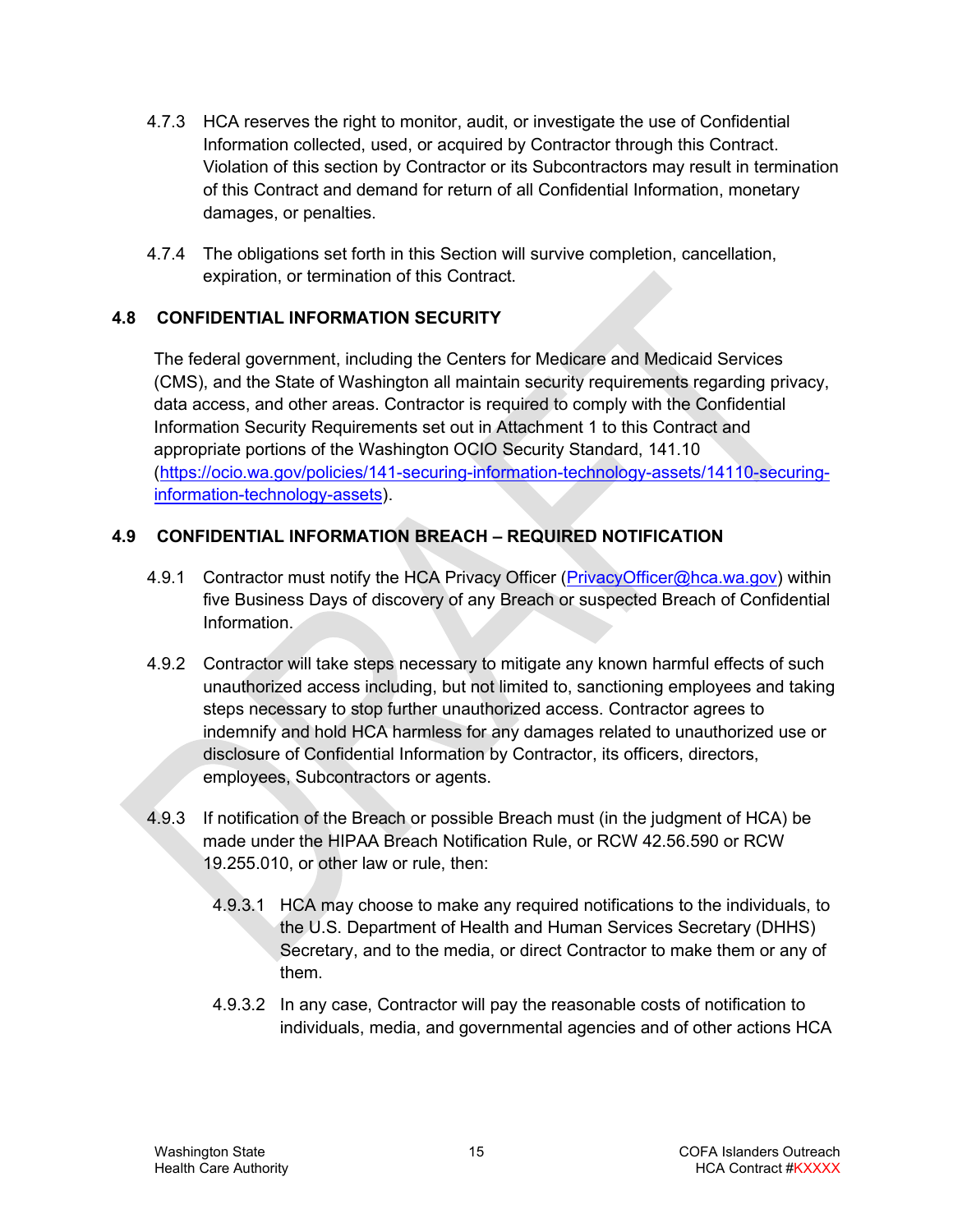reasonably considers appropriate to protect HCA clients (such as paying for regular credit watches in some cases).

- 4.9.3.3 Contractor will compensate HCA clients for harms caused to them by any Breach or possible Breach.
- 4.9.4 Any breach of this clause may result in termination of the Contract and the demand for return or disposition (Attachment 1, Section 6) of all Confidential Information.
- 4.9.5 Contractor's obligations regarding Breach notification survive the termination of this Contract and continue for as long as Contractor maintains the Confidential Information and for any breach or possible breach at any time.

# <span id="page-15-0"></span>**4.10 CONTRACTOR'S PROPRIETARY INFORMATION**

Contractor acknowledges that HCA is subject to chapter 42.56 RCW, the Public Records Act, and that this Contract will be a public record as defined in chapter 42.56 RCW. Any specific information that is claimed by Contractor to be Proprietary Information must be clearly identified as such by Contractor. To the extent consistent with chapter 42.56 RCW, HCA will maintain the confidentiality of Contractor's information in its possession that is marked Proprietary. If a public disclosure request is made to view Contractor's Proprietary Information, HCA will notify Contractor of the request and of the date that such records will be released to the requester unless Contractor obtains a court order from a court of competent jurisdiction enjoining that disclosure. If Contractor fails to obtain the court order enjoining disclosure, HCA will release the requested information on the date specified.

# <span id="page-15-1"></span>**4.11 COVENANT AGAINST CONTINGENT FEES**

Contractor warrants that no person or selling agent has been employed or retained to solicit or secure this Contract upon an agreement or understanding for a commission, percentage, brokerage or contingent fee, excepting bona fide employees or bona fide established agents maintained by the Contractor for the purpose of securing business. HCA will have the right, in the event of breach of this clause by the Contractor, to annul this Contract without liability or, in its discretion, to deduct from the contract price or consideration or recover by other means the full amount of such commission, percentage, brokerage or contingent fee.

# <span id="page-15-2"></span>**4.12 DEBARMENT**

By signing this Contract, Contractor certifies that it is not presently debarred, suspended, proposed for debarment, declared ineligible, or voluntarily excluded in any Washington State or Federal department or agency from participating in transactions (debarred). Contractor agrees to include the above requirement in any and all subcontracts into which it enters, and also agrees that it will not employ debarred individuals. Contractor must immediately notify HCA if, during the term of this Contract, Contractor becomes debarred. HCA may immediately terminate this Contract by providing Contractor written notice, if Contractor becomes debarred during the term hereof.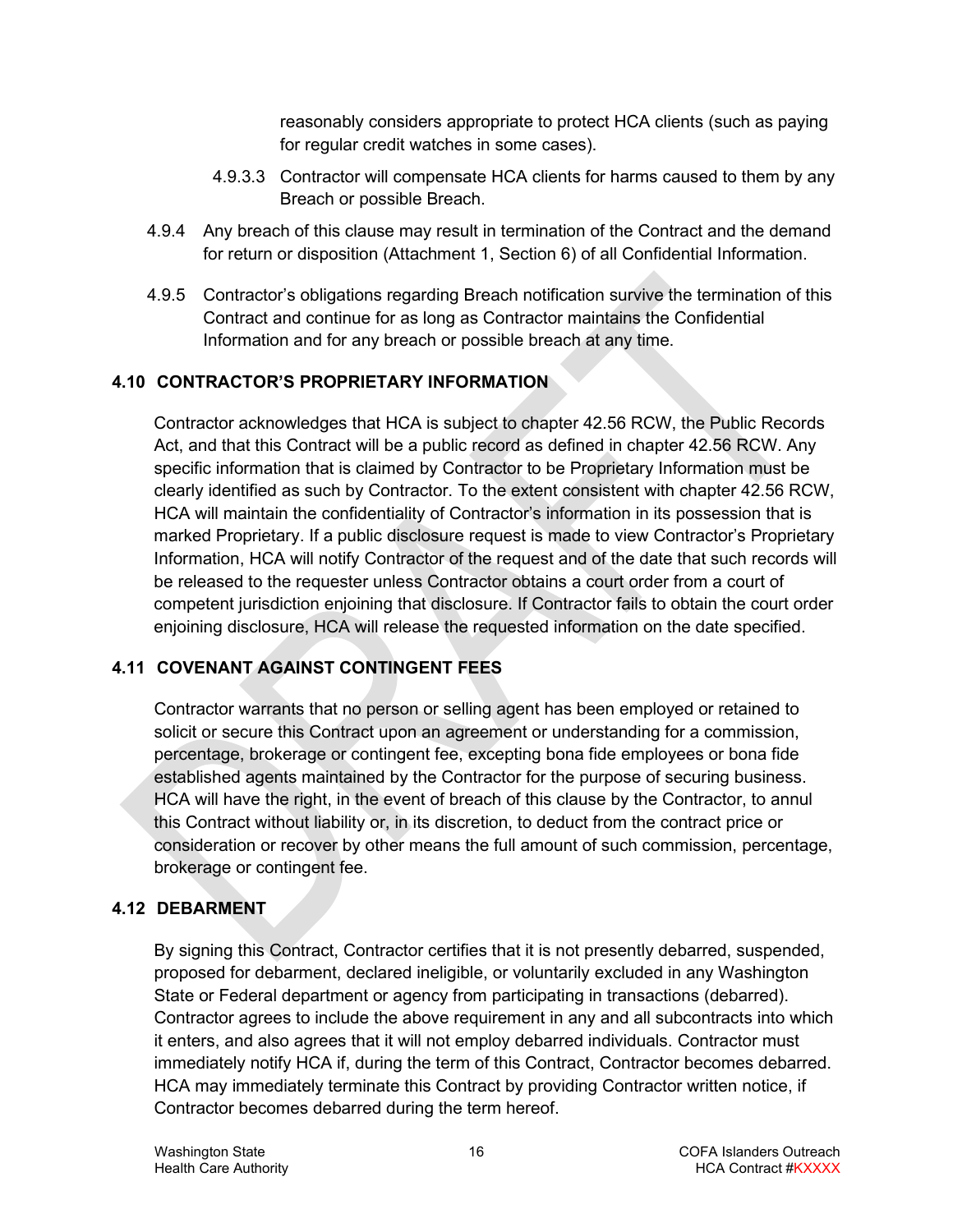#### <span id="page-16-0"></span>**4.13 DISPUTES**

The parties will use their best, good faith efforts to cooperatively resolve disputes and problems that arise in connection with this Contract. Both parties will continue without delay to carry out their respective responsibilities under this Contract while attempting to resolve any dispute. When a genuine dispute arises between HCA and the Contractor regarding the terms of this Contract or the responsibilities imposed herein and it cannot be resolved between the parties' Contract Managers, either party may initiate the following dispute resolution process.

- 4.13.1 The initiating party will reduce its description of the dispute to writing and deliver it to the responding party (email acceptable). The responding party will respond in writing within five (5) Business Days (email acceptable). If the initiating party is not satisfied with the response of the responding party, then the initiating party may request that the HCA Director review the dispute. Any such request from the initiating party must be submitted in writing to the HCA Director within five (5) Business Days after receiving the response of the responding party. The HCA Director will have sole discretion in determining the procedural manner in which he or she will review the dispute. The HCA Director will inform the parties in writing within five (5) Business Days of the procedural manner in which he or she will review the dispute, including a timeframe in which he or she will issue a written decision.
- 4.13.2 A party's request for a dispute resolution must:
	- 4.13.2.1 Be in writing;
	- 4.13.2.2 Include a written description of the dispute;
	- 4.13.2.3 State the relative positions of the parties and the remedy sought;
	- 4.13.2.4 State the Contract Number and the names and contact information for the parties;
- 4.13.3 This dispute resolution process constitutes the sole administrative remedy available under this Contract. The parties agree that this resolution process will precede any action in a judicial or quasi-judicial tribunal.

### <span id="page-16-1"></span>**4.14 ENTIRE AGREEMENT**

HCA and Contractor agree that the Contract is the complete and exclusive statement of the agreement between the parties relating to the subject matter of the Contract and supersedes all letters of intent or prior contracts, oral or written, between the parties relating to the subject matter of the Contract, except as provided in Section [4.44](#page-27-1) *Warranties*.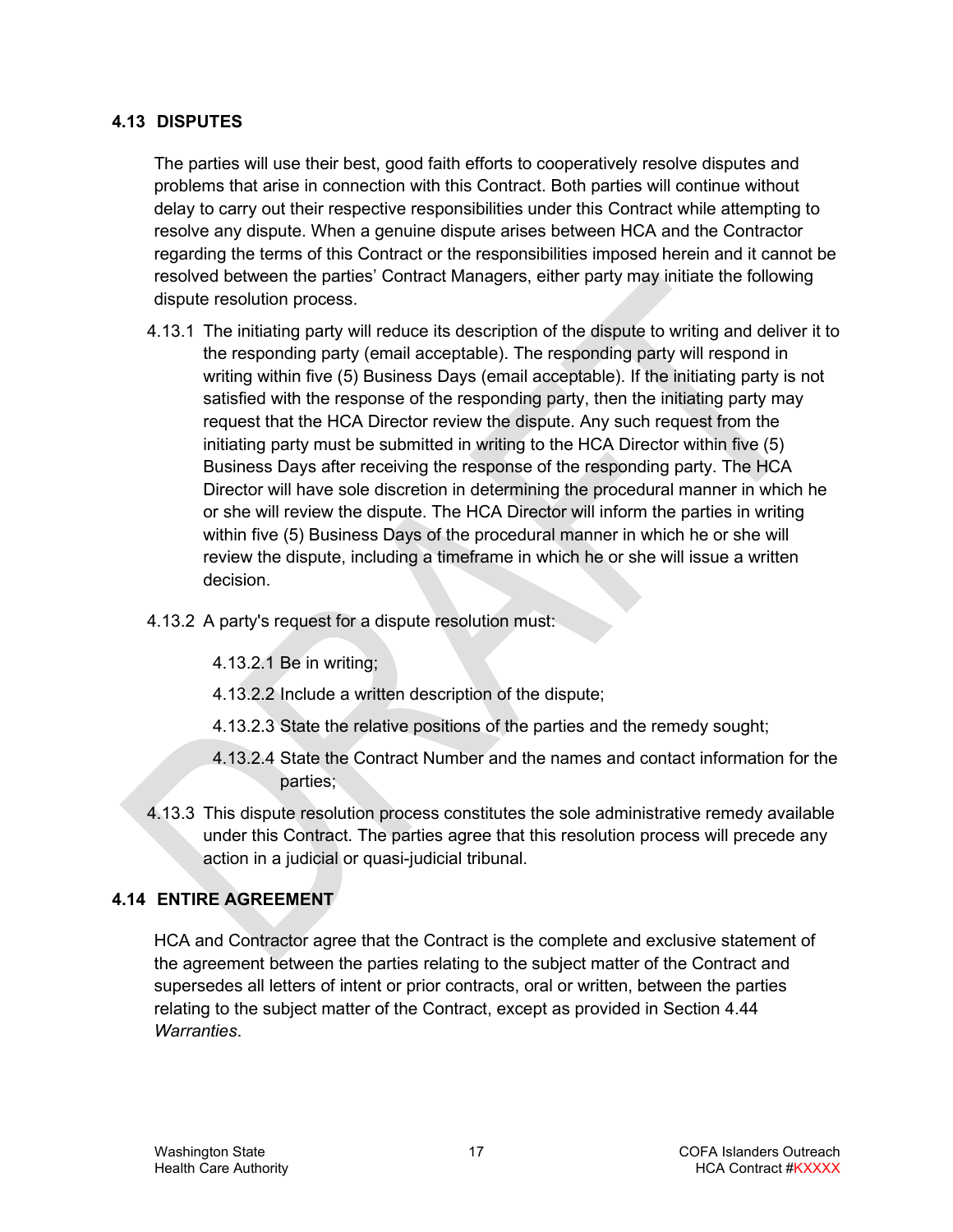#### <span id="page-17-0"></span>**4.15 FORCE MAJEURE**

A party will not be liable for any failure of or delay in the performance of this Contract for the period that such failure or delay is due to causes beyond its reasonable control, including but not limited to acts of God, war, strikes or labor disputes, embargoes, government orders or any other force majeure event.

#### <span id="page-17-1"></span>**4.16 FUNDING WITHDRAWN, REDUCED OR LIMITED**

If HCA determines in its sole discretion that the funds it relied upon to establish this Contract have been withdrawn, reduced or limited, or if additional or modified conditions are placed on such funding after the effective date of this contract but prior to the normal completion of this Contract, then HCA, at its sole discretion, may:

- 4.16.1 Terminate this Contract pursuant to Section [4.41.3,](#page-25-1) *Termination for Non-Allocation of Funds*;
- 4.16.2 Renegotiate the Contract under the revised funding conditions; or
- 4.16.3 Suspend Contractor's performance under the Contract upon five (5) Business Days' advance written notice to Contractor. HCA will use this option only when HCA determines that there is reasonable likelihood that the funding insufficiency may be resolved in a timeframe that would allow Contractor's performance to be resumed prior to the normal completion date of this Contract.
	- 4.16.3.1 During the period of suspension of performance, each party will inform the other of any conditions that may reasonably affect the potential for resumption of performance.
	- 4.16.3.2 When HCA determines in its sole discretion that the funding insufficiency is resolved, it will give Contractor written notice to resume performance. Upon the receipt of this notice, Contractor will provide written notice to HCA informing HCA whether it can resume performance and, if so, the date of resumption. For purposes of this subsection, "written notice" may include email.
	- 4.16.3.3 If the Contractor's proposed resumption date is not acceptable to HCA and an acceptable date cannot be negotiated, HCA may terminate the contract by giving written notice to Contractor. The parties agree that the Contract will be terminated retroactive to the date of the notice of suspension. HCA will be liable only for payment in accordance with the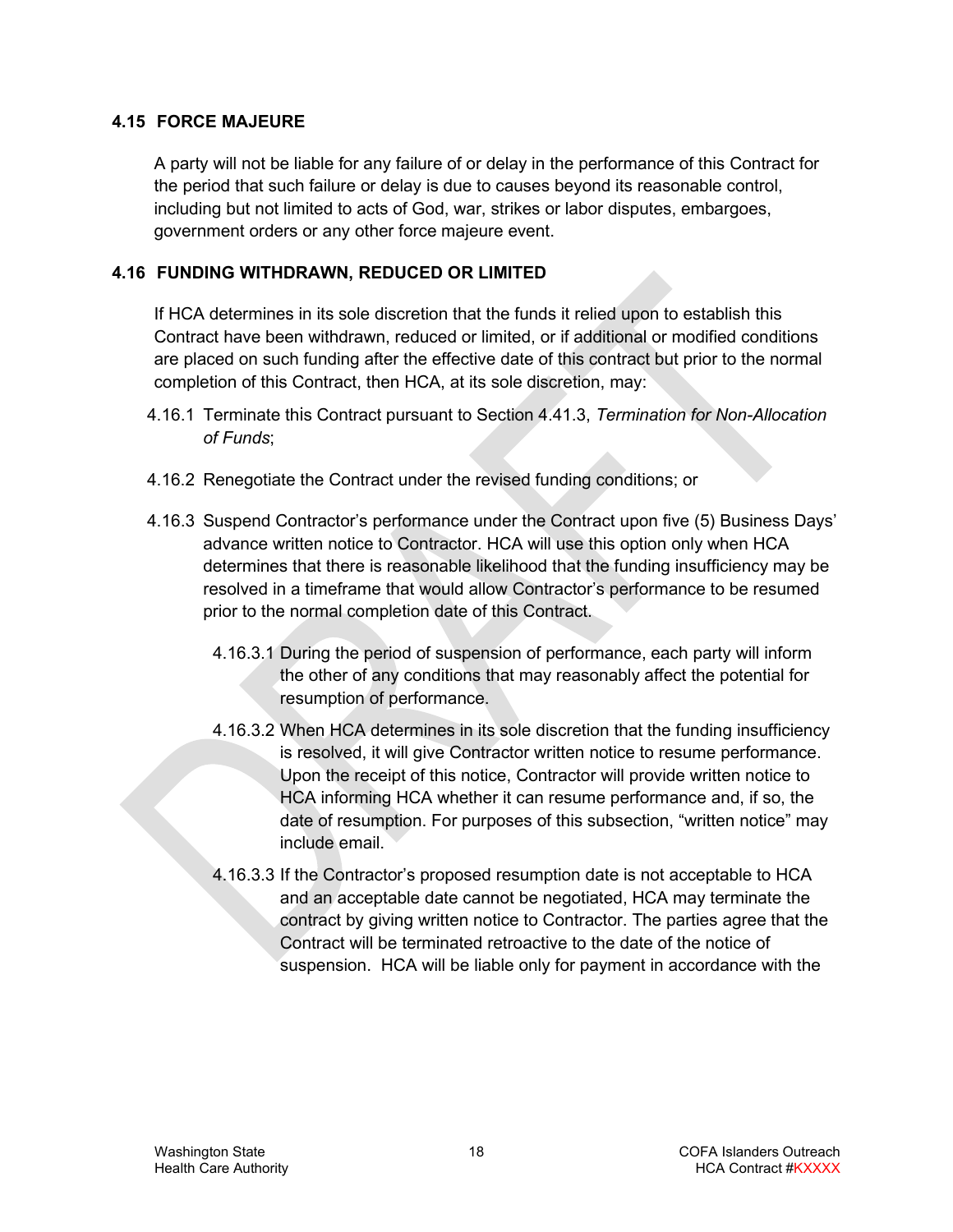terms of this Contract for services rendered prior to the retroactive date of termination.

# <span id="page-18-0"></span>**4.17 GOVERNING LAW**

This Contract is governed in all respects by the laws of the state of Washington, without reference to conflict of law principles. The jurisdiction for any action hereunder is exclusively in the Superior Court for the state of Washington, and the venue of any action hereunder is in the Superior Court for Thurston County, Washington. Nothing in this Contract will be construed as a waiver by HCA of the State's immunity under the  $11<sub>th</sub>$ Amendment to the United States Constitution.

# <span id="page-18-1"></span>**4.18 HCA NETWORK SECURITY**

Contractor agrees not to attach any Contractor-supplied computers, peripherals or software to the HCA Network without prior written authorization from HCA's Chief Information Officer. Unauthorized access to HCA networks and systems is a violation of HCA Policy and constitutes computer trespass in the first degree pursuant to RCW 9A.52.110. Violation of any of these laws or policies could result in termination of the contract and other penalties.

Contractor will have access to the HCA visitor Wi-Fi Internet connection while on site.

# <span id="page-18-2"></span>**4.19 INDEMNIFICATION**

Contractor must defend, indemnify, and save HCA harmless from and against all claims, including reasonable attorneys' fees resulting from such claims, for any or all injuries to persons or damage to property, or Breach of its confidentiality and notification obligations under Section [4.7](#page-13-2) *Confidential Information Protection* and Section [4.8](#page-14-0) *Confidentiality Breach-Required Notification*, arising from intentional or negligent acts or omissions of Contractor, its officers, employees, or agents, or Subcontractors, their officers, employees, or agents, in the performance of this Contract.

# <span id="page-18-3"></span>**4.20 INDEPENDENT CAPACITY OF THE CONTRACTOR**

The parties intend that an independent contractor relationship will be created by this Contract. Contractor and its employees or agents performing under this Contract are not employees or agents of HCA. Contractor will not hold itself out as or claim to be an officer or employee of HCA or of the State of Washington by reason hereof, nor will Contractor make any claim of right, privilege or benefit that would accrue to such employee under law. Conduct and control of the work will be solely with Contractor.

### <span id="page-18-4"></span>**4.21 INDUSTRIAL INSURANCE COVERAGE**

Prior to performing work under this Contract, Contractor must provide or purchase industrial insurance coverage for the Contractor's employees, as may be required of an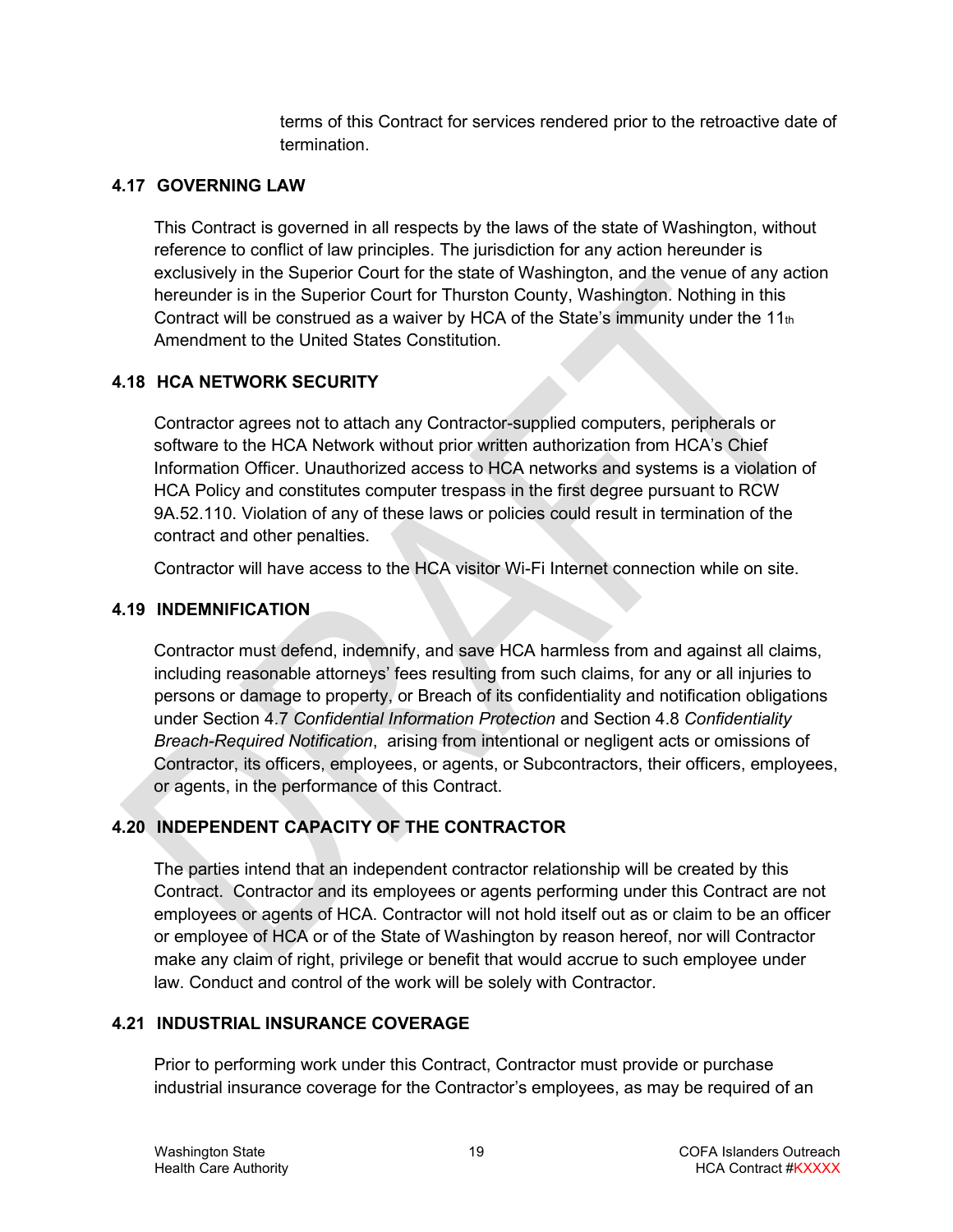"employer" as defined in Title 51 RCW, and must maintain full compliance with Title 51 RCW during the course of this Contract.

### <span id="page-19-0"></span>**4.22 LEGAL AND REGULATORY COMPLIANCE**

- 4.22.1 During the term of this Contract, Contractor must comply with all local, state, and federal licensing, accreditation and registration requirements/standards, necessary for the performance of this Contract and all other applicable federal, state and local laws, rules, and regulations.
- 4.22.2 While on the HCA premises, Contractor must comply with HCA operations and process standards and policies (e.g., ethics, Internet / email usage, data, network and building security, harassment, as applicable). HCA will make an electronic copy of all such policies available to Contractor.
- 4.22.3 Failure to comply with any provisions of this section may result in Contract termination.

### <span id="page-19-1"></span>**4.23 LIMITATION OF AUTHORITY**

Only the HCA Authorized Representative has the express, implied, or apparent authority to alter, amend, modify, or waive any clause or condition of this Contract. Furthermore, any alteration, amendment, modification, or waiver or any clause or condition of this Contract is not effective or binding unless made in writing and signed by the HCA Authorized Representative.

### <span id="page-19-2"></span>**4.24 NO THIRD-PARTY BENEFICIARIES**

HCA and Contractor are the only parties to this contract. Nothing in this Contract gives or is intended to give any benefit of this Contract to any third parties.

# <span id="page-19-3"></span>**4.25 NONDISCRIMINATION**

During the performance of this Contract, the Contractor must comply with all federal and state nondiscrimination laws, regulations and policies, including but not limited to: Title VII of the Civil Rights Act, 42 U.S.C. §12101 et seq.; the Americans with Disabilities Act of 1990 (ADA), 42 U.S.C. §12101 et seq., 28 CFR Part 35; and Title 49.60 RCW, Washington Law Against Discrimination. In the event of Contractor's noncompliance or refusal to comply with any nondiscrimination law, regulation or policy, this Contract may be rescinded, canceled, or terminated in whole or in part under the Termination for Default sections, and Contractor may be declared ineligible for further contracts with HCA.

### <span id="page-19-4"></span>**4.26 OVERPAYMENTS TO CONTRACTOR**

In the event that overpayments or erroneous payments have been made to the Contractor under this Contract, HCA will provide written notice to Contractor and Contractor will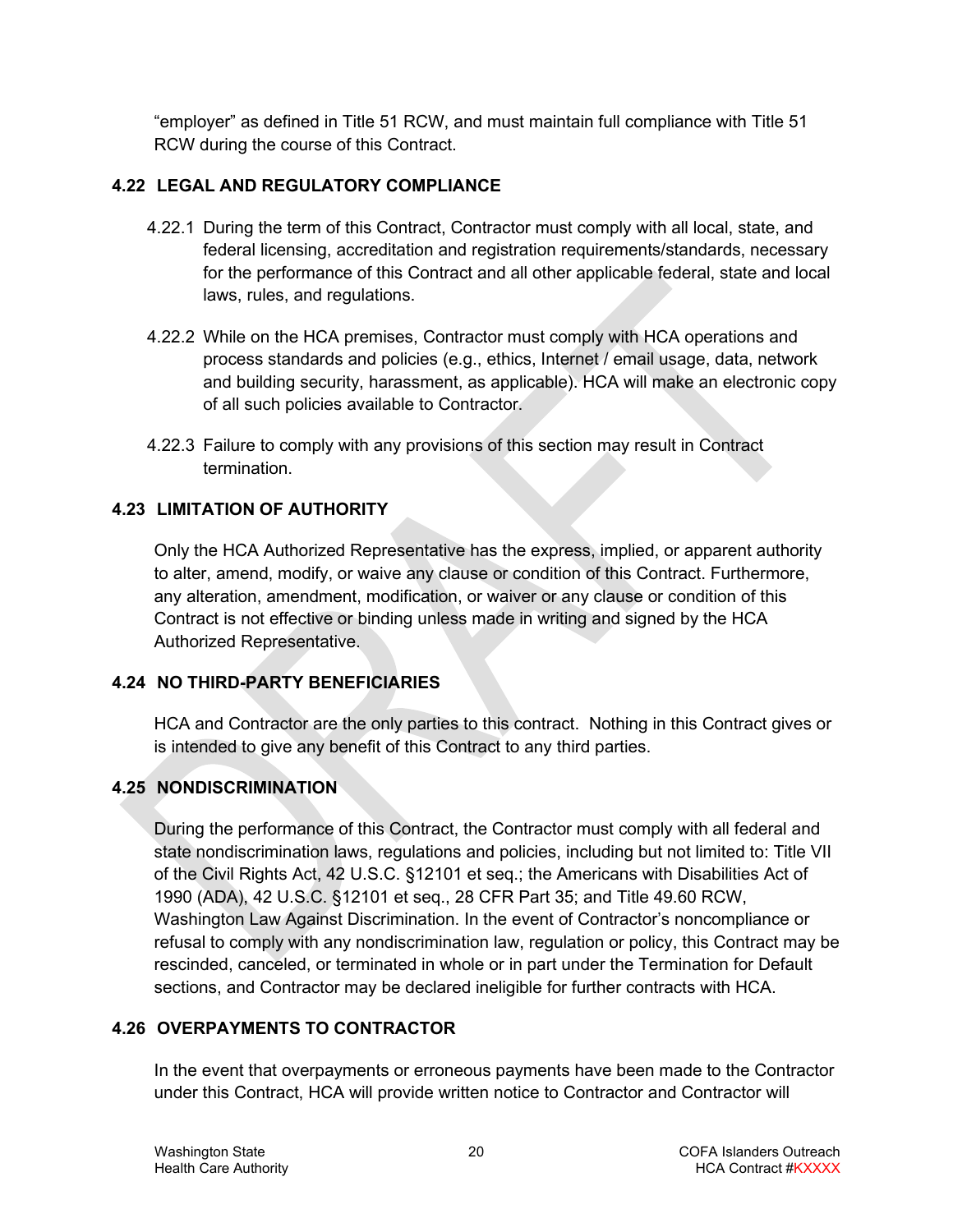refund the full amount to HCA within thirty (30) calendar days of the notice. If Contractor fails to make timely refund, HCA may charge Contractor one percent (1%) per month on the amount due, until paid in full. If the Contractor disagrees with HCA's actions under this section, then it may invoke the dispute resolution provisions of Section [4.13](#page-16-0) *Disputes*.

# <span id="page-20-0"></span>**4.27 PAY EQUITY**

- 4.27.1 Contractor represents and warrants that, as required by Washington state law (Engrossed House Bill 1109, Sec. 211), during the term of this Contract, it agrees to equality among its workers by ensuring similarly employed individuals are compensated as equals. For purposes of this provision, employees are similarly employed if (i) the individuals work for Contractor, (ii) the performance of the job requires comparable skill, effort, and responsibility, and (iii) the jobs are performed under similar working conditions. Job titles alone are not determinative of whether employees are similarly employed.
- 4.27.2 Contractor may allow differentials in compensation for its workers based in good faith on any of the following: (i) a seniority system; (ii) a merit system; (iii) a system that measures earnings by quantity or quality of production; (iv) bona fide jobrelated factor(s); or (v) a bona fide regional difference in compensation levels.
- 4.27.3 Bona fide job-related factor(s)" may include, but not be limited to, education, training, or experience, that is: (i) consistent with business necessity; (ii) not based on or derived from a gender-based differential; and (iii) accounts for the entire differential.
- 4.27.4 A "bona fide regional difference in compensation level" must be (i) consistent with business necessity; (ii) not based on or derived from a gender-based differential; and (iii) account for the entire differential.
- 4.27.5 Notwithstanding any provision to the contrary, upon breach of warranty and Contractor's failure to provide satisfactory evidence of compliance within thirty (30) Days of HCA's request for such evidence, HCA may suspend or terminate this Contract.

# <span id="page-20-1"></span>**4.28 PUBLICITY**

- 4.28.1 The award of this Contract to Contractor is not in any way an endorsement of Contractor or Contractor's Services by HCA and must not be so construed by Contractor in any advertising or other publicity materials.
- 4.28.2 Contractor agrees to submit to HCA, all advertising, sales promotion, and other publicity materials relating to this Contract or any Service furnished by Contractor in which HCA's name is mentioned, language is used, or Internet links are provided from which the connection of HCA's name with Contractor's Services may, in HCA's judgment, be inferred or implied. Contractor further agrees not to publish or use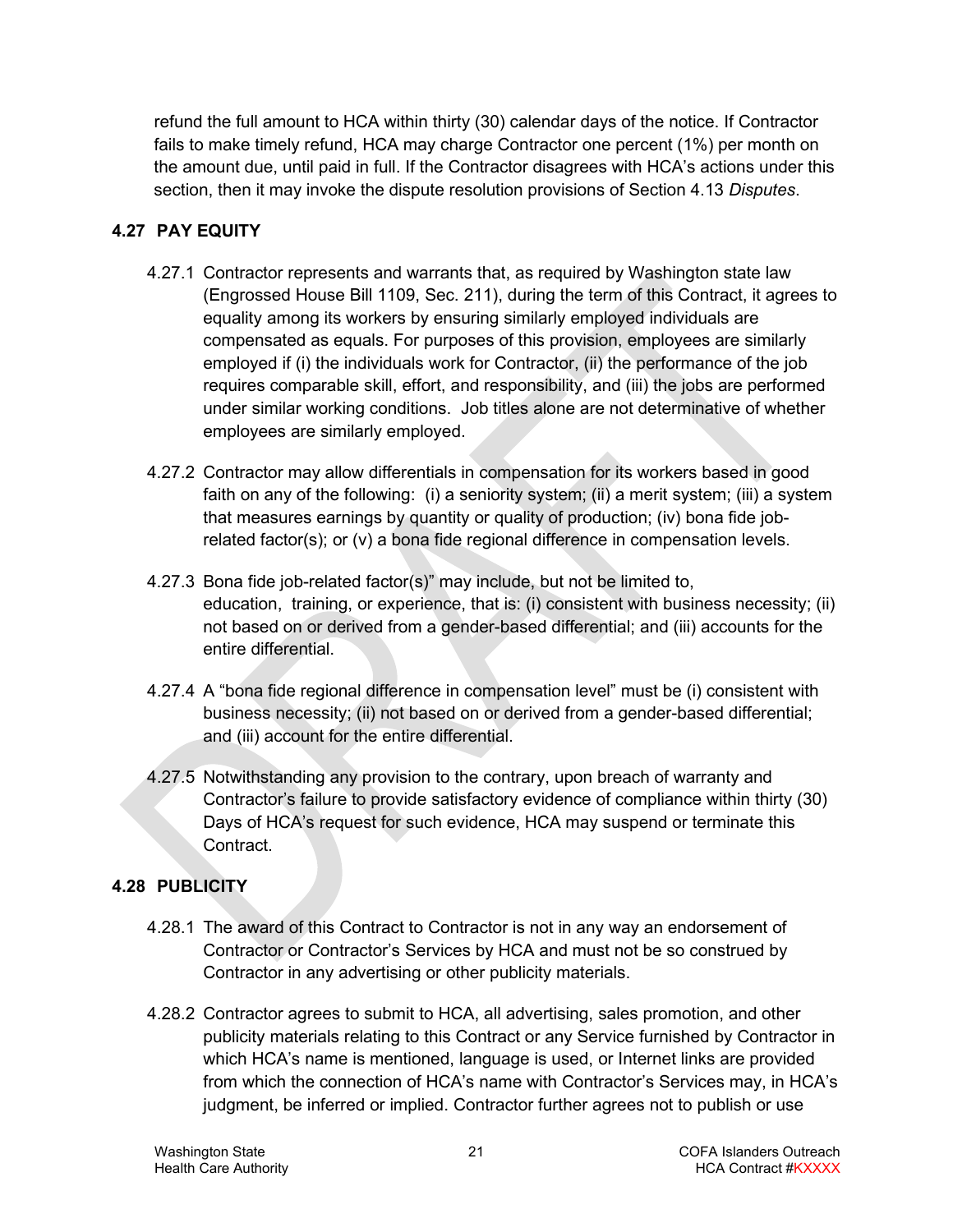such advertising, marketing, sales promotion materials, publicity or the like through print, voice, the Web, and other communication media in existence or hereinafter developed without the express written consent of HCA prior to such use.

# <span id="page-21-0"></span>**4.29 RECORDS AND DOCUMENTS REVIEW**

- 4.29.1 The Contractor must maintain books, records, documents, magnetic media, receipts, invoices or other evidence relating to this Contract and the performance of the services rendered, along with accounting procedures and practices, all of which sufficiently and properly reflect all direct and indirect costs of any nature expended in the performance of this Contract. At no additional cost, these records, including materials generated under this Contract, are subject at all reasonable times to inspection, review, or audit by HCA, the Office of the State Auditor, and state and federal officials so authorized by law, rule, regulation, or agreement [See 42 USC 1396a(a)(27)(B); 42 USC 1396a(a)(37)(B); 42 USC 1396a(a)(42(A); 42 CFR 431, Subpart Q; and 42 CFR 447.202].
- 4.29.2 The Contractor must retain such records for a period of six (6) years after the date of final payment under this Contract.
- 4.29.3 If any litigation, claim or audit is started before the expiration of the six (6) year period, the records must be retained until all litigation, claims, or audit findings involving the records have been resolved.

# <span id="page-21-1"></span>**4.30 REMEDIES NON-EXCLUSIVE**

The remedies provided in this Contract are not exclusive, but are in addition to all other remedies available under law.

# <span id="page-21-2"></span>**4.31 RIGHT OF INSPECTION**

The Contractor must provide right of access to its facilities to HCA, or any of its officers, or to any other authorized agent or official of the state of Washington or the federal government, at all reasonable times, in order to monitor and evaluate performance, compliance, and/or quality assurance under this Contract.

# <span id="page-21-3"></span>**4.32 RIGHTS IN DATA/OWNERSHIP**

4.32.1 HCA and Contractor agree that all data and work products (collectively "Work Product") produced pursuant to this Contract will be considered a *work for hire* under the U.S. Copyright Act, 17 U.S.C. §101 *et seq*, and will be owned by HCA. Contractor is hereby commissioned to create the Work Product. Work Product includes, but is not limited to, discoveries, formulae, ideas, improvements, inventions, methods, models, processes, techniques, findings, conclusions, recommendations, reports, designs, plans, diagrams, drawings, Software, databases, documents, pamphlets, advertisements, books, magazines, surveys,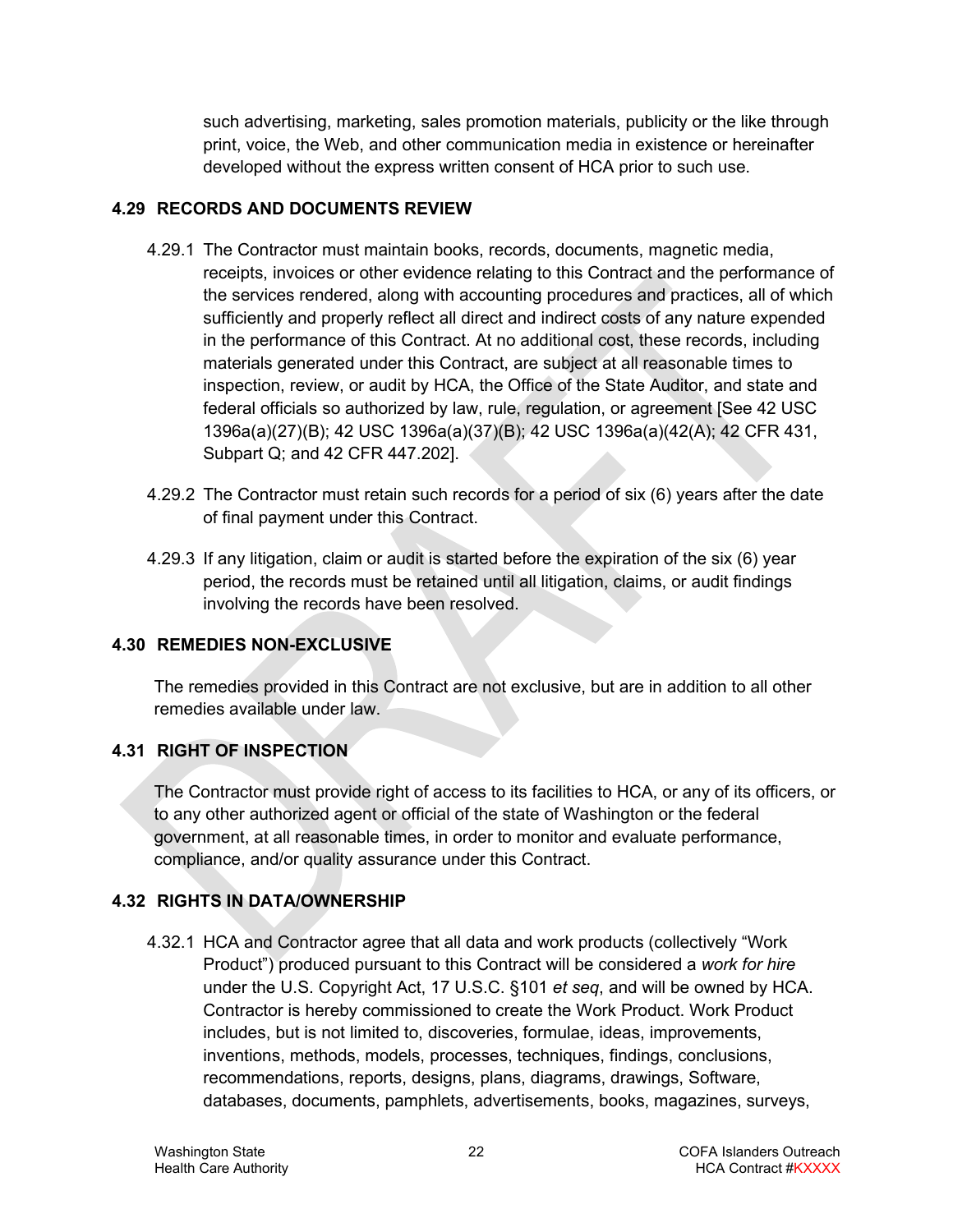studies, computer programs, films, tapes, and/or sound reproductions, to the extent provided by law. Ownership includes the right to copyright, patent, register and the ability to transfer these rights and all information used to formulate such Work Product.

- 4.32.2 If for any reason the Work Product would not be considered a *work for hire* under applicable law, Contractor assigns and transfers to HCA, the entire right, title and interest in and to all rights in the Work Product and any registrations and copyright applications relating thereto and any renewals and extensions thereof.
- 4.32.3 Contractor will execute all documents and perform such other proper acts as HCA may deem necessary to secure for HCA the rights pursuant to this section.
- 4.32.4 Contractor will not use or in any manner disseminate any Work Product to any third party, or represent in any way Contractor ownership of any Work Product, without the prior written permission of HCA. Contractor will take all reasonable steps necessary to ensure that its agents, employees, or Subcontractors will not copy or disclose, transmit or perform any Work Product or any portion thereof, in any form, to any third party.
- 4.32.5 Material that is delivered under this Contract, but that does not originate therefrom ("Preexisting Material"), must be transferred to HCA with a nonexclusive, royaltyfree, irrevocable license to publish, translate, reproduce, deliver, perform, display, and dispose of such Preexisting Material, and to authorize others to do so. Contractor agrees to obtain, at its own expense, express written consent of the copyright holder for the inclusion of Preexisting Material. HCA will have the right to modify or remove any restrictive markings placed upon the Preexisting Material by Contractor.
- 4.32.6 Contractor must identify all Preexisting Material when it is delivered under this Contract and must advise HCA of any and all known or potential infringements of publicity, privacy or of intellectual property affecting any Preexisting Material at the time of delivery of such Preexisting Material. Contractor must provide HCA with prompt written notice of each notice or claim of copyright infringement or infringement of other intellectual property right worldwide received by Contractor with respect to any Preexisting Material delivered under this Contract.

### <span id="page-22-0"></span>**4.33 RIGHTS OF STATE AND FEDERAL GOVERNMENTS**

In accordance with 45 C.F.R. 95.617, all appropriate state and federal agencies, including but not limited to the Centers for Medicare and Medicaid Services (CMS), will have a royalty-free, nonexclusive, and irrevocable license to reproduce, publish, translate, or otherwise use, and to authorize others to use for Federal Government purposes: (i) software, modifications, and documentation designed, developed or installed with Federal Financial Participation (FFP) under 45 CFR Part 95, subpart F; (ii) the Custom Software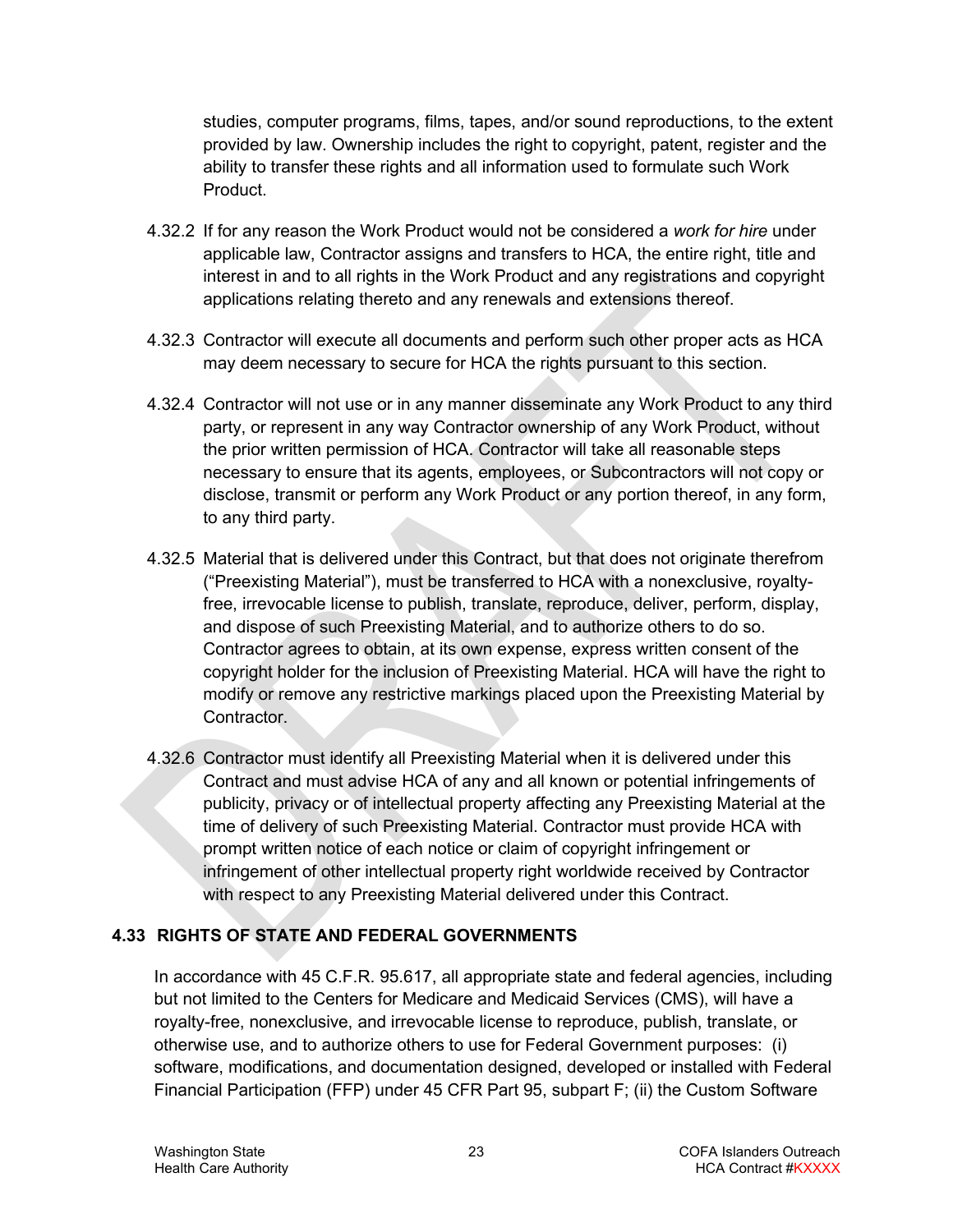and modifications of the Custom Software, and associated Documentation designed, developed, or installed with FFP under this Contract; (iii) the copyright in any work developed under this Contract; and (iv) any rights of copyright to which Contractor purchases ownership under this Contract.

### <span id="page-23-0"></span>**4.34 SEVERABILITY**

If any provision of this Contract or the application thereof to any person(s) or circumstances is held invalid, such invalidity will not affect the other provisions or applications of this Contract that can be given effect without the invalid provision, and to this end the provisions or application of this Contract are declared severable.

# <span id="page-23-1"></span>**4.35 SITE SECURITY**

While on HCA premises, Contractor, its agents, employees, or Subcontractors must conform in all respects with physical, fire or other security policies or regulations. Failure to comply with these regulations may be grounds for revoking or suspending security access to these facilities. HCA reserves the right and authority to immediately revoke security access to Contractor staff for any real or threatened breach of this provision. Upon reassignment or termination of any Contractor staff, Contractor agrees to promptly notify HCA.

# <span id="page-23-2"></span>**4.36 SUBCONTRACTING**

- 4.36.1 Neither Contractor, nor any Subcontractors, may enter into subcontracts for any of the work contemplated under this Contract without prior written approval of HCA. HCA has sole discretion to determine whether or not to approve any such subcontract. In no event will the existence of the subcontract operate to release or reduce the liability of Contractor to HCA for any breach in the performance of Contractor's duties.
- 4.36.2 Contractor is responsible for ensuring that all terms, conditions, assurances and certifications set forth in this Contract are included in any subcontracts.
- 4.36.3 If at any time during the progress of the work HCA determines in its sole judgment that any Subcontractor is incompetent or undesirable, HCA will notify Contractor, and Contractor must take immediate steps to terminate the Subcontractor's involvement in the work.
- 4.36.4 The rejection or approval by the HCA of any Subcontractor or the termination of a Subcontractor will not relieve Contractor of any of its responsibilities under the Contract, nor be the basis for additional charges to HCA.
- 4.36.5 HCA has no contractual obligations to any Subcontractor or vendor under contract to the Contractor. Contractor is fully responsible for all contractual obligations, financial or otherwise, to its Subcontractors.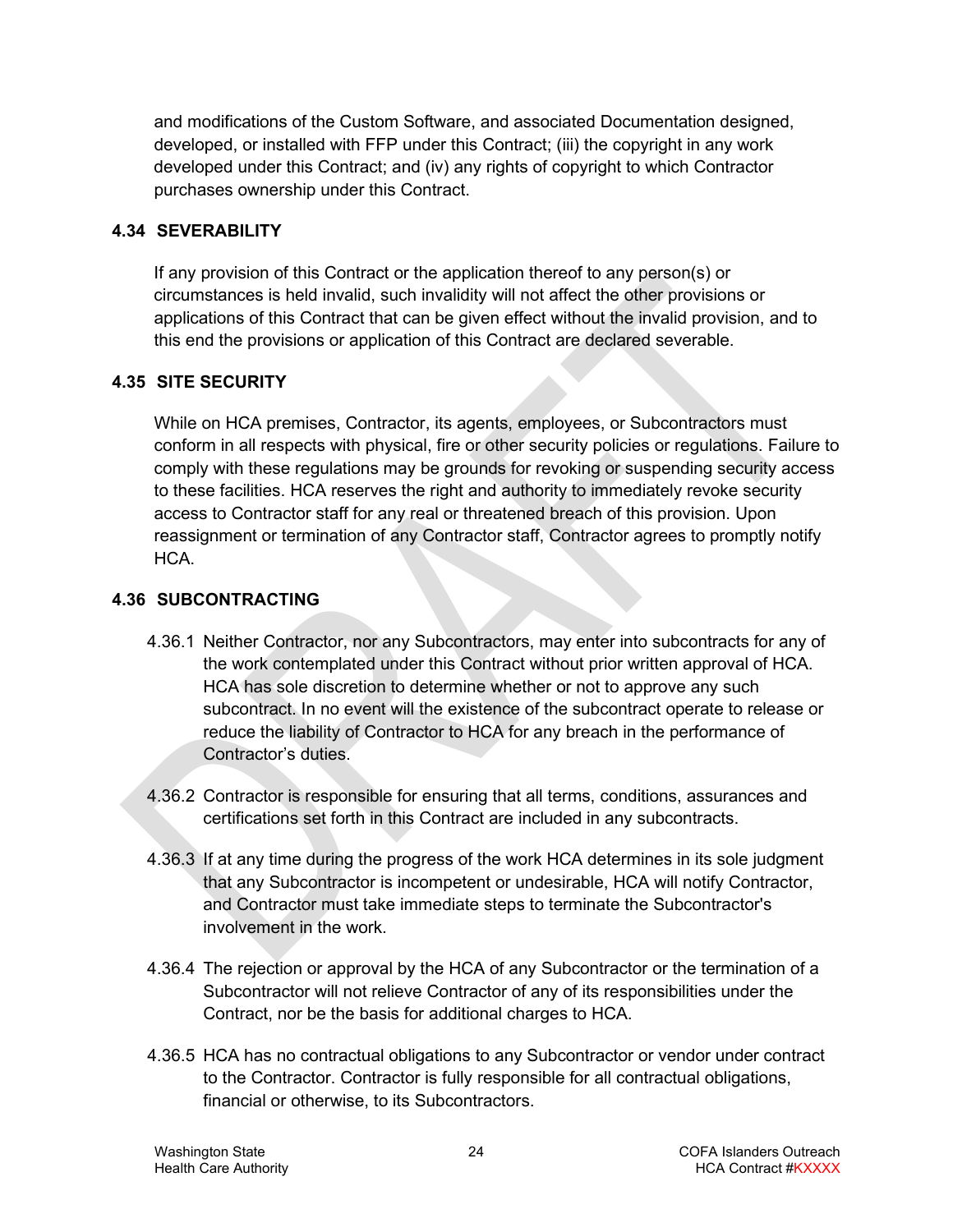#### <span id="page-24-0"></span>**4.37 SURVIVAL**

The terms and conditions contained in this Contract that, by their sense and context, are intended to survive the completion, cancellation, termination, or expiration of the Contract will survive. In addition, the terms of the sections titled *Confidential Information Protection, Confidential Information Breach – Required Notification, Contractor's Proprietary Information, Disputes, Overpayments to Contractor, Publicity, Records and Documents Review, Rights in Data/Ownership, and Rights of State and Federal Governments* will survive the termination of this Contract. The right of HCA to recover any overpayments will also survive the termination of this Contract.

#### <span id="page-24-1"></span>**4.38 TAXES**

HCA will pay sales or use taxes, if any, imposed on the services acquired hereunder. Contractor must pay all other taxes including, but not limited to, Washington Business and Occupation Tax, other taxes based on Contractor's income or gross receipts, or personal property taxes levied or assessed on Contractor's personal property. HCA, as an agency of Washington State government, is exempt from property tax.

Contractor must complete registration with the Washington State Department of Revenue and be responsible for payment of all taxes due on payments made under this Contract.

#### <span id="page-24-2"></span>**4.39 TERMINATION**

#### 4.39.1 TERMINATION FOR DEFAULT

In the event HCA determines that Contractor has failed to comply with the terms and conditions of this Contract, HCA has the right to suspend or terminate this Contract. HCA will notify Contractor in writing of the need to take corrective action. If corrective action is not taken within five (5) Business Days, or other time period agreed to in writing by both parties, the Contract may be terminated. HCA reserves the right to suspend all or part of the Contract, withhold further payments, or prohibit Contractor from incurring additional obligations of funds during investigation of the alleged compliance breach and pending corrective action by Contractor or a decision by HCA to terminate the Contract.

In the event of termination for default, Contractor will be liable for damages as authorized by law including, but not limited to, any cost difference between the original Contract and the replacement or cover Contract and all administrative costs directly related to the replacement Contract, e.g., cost of the competitive bidding, mailing, advertising, and staff time.

If it is determined that Contractor: (i) was not in default, or (ii) its failure to perform was outside of its control, fault or negligence, the termination will be deemed a "Termination for Convenience."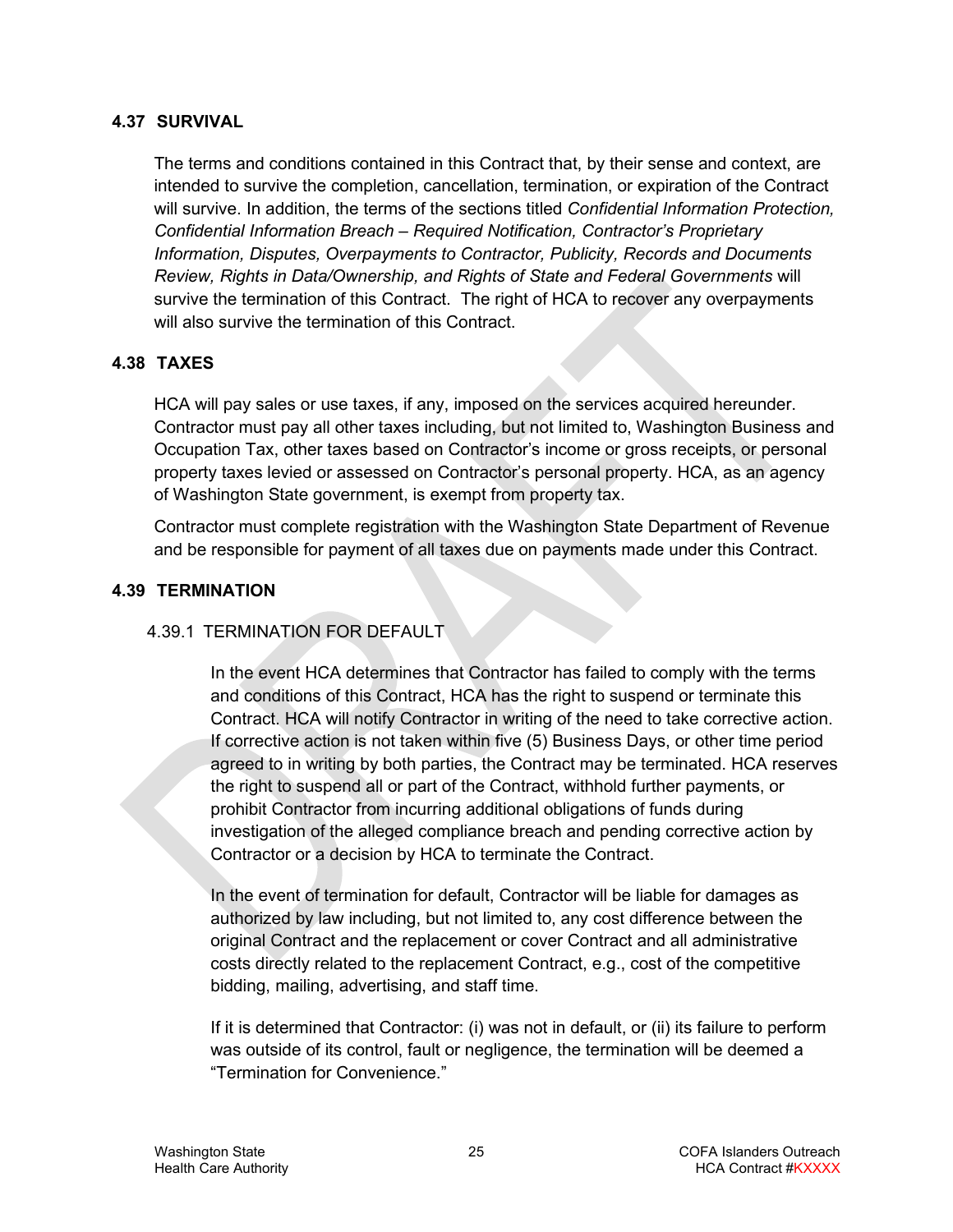#### 4.39.2 TERMINATION FOR CONVENIENCE

When, at HCA's sole discretion, it is in the best interest of the State, HCA may terminate this Contract in whole or in part by providing ten (10) calendar days' written notice. If this Contract is so terminated, HCA will be liable only for payment in accordance with the terms of this Contract for services rendered prior to the effective date of termination. No penalty will accrue to HCA in the event the termination option in this section is exercised.

#### <span id="page-25-1"></span>4.39.3 TERMINATION FOR NONALLOCATION OF FUNDS

If funds are not allocated to continue this Contract in any future period, HCA may immediately terminate this Contract by providing written notice to the Contractor. The termination will be effective on the date specified in the termination notice. HCA will be liable only for payment in accordance with the terms of this Contract for services rendered prior to the effective date of termination. HCA agrees to notify Contractor of such nonallocation at the earliest possible time. No penalty will accrue to HCA in the event the termination option in this section is exercised.

#### 4.39.4 TERMINATION FOR WITHDRAWAL OF AUTHORITY

In the event that the authority of HCA to perform any of its duties is withdrawn, reduced, or limited in any way after the commencement of this Contract and prior to normal completion, HCA may immediately terminate this Contract by providing written notice to the Contractor. The termination will be effective on the date specified in the termination notice. HCA will be liable only for payment in accordance with the terms of this Contract for services rendered prior to the effective date of termination. HCA agrees to notify Contractor of such withdrawal of authority at the earliest possible time. No penalty will accrue to HCA in the event the termination option in this section is exercised.

### 4.39.5 TERMINATION FOR CONFLICT OF INTEREST

HCA may terminate this Contract by written notice to the Contractor if HCA determines, after due notice and examination, that there is a violation of the Ethics in Public Service Act, Chapter 42.52 RCW, or any other laws regarding ethics in public acquisitions and procurement and performance of contracts. In the event this Contract is so terminated, HCA will be entitled to pursue the same remedies against the Contractor as it could pursue in the event Contractor breaches the contract.

#### <span id="page-25-0"></span>**4.40 TERMINATION PROCEDURES**

4.40.1 Upon termination of this Contract, HCA, in addition to any other rights provided in this Contract, may require Contractor to deliver to HCA any property specifically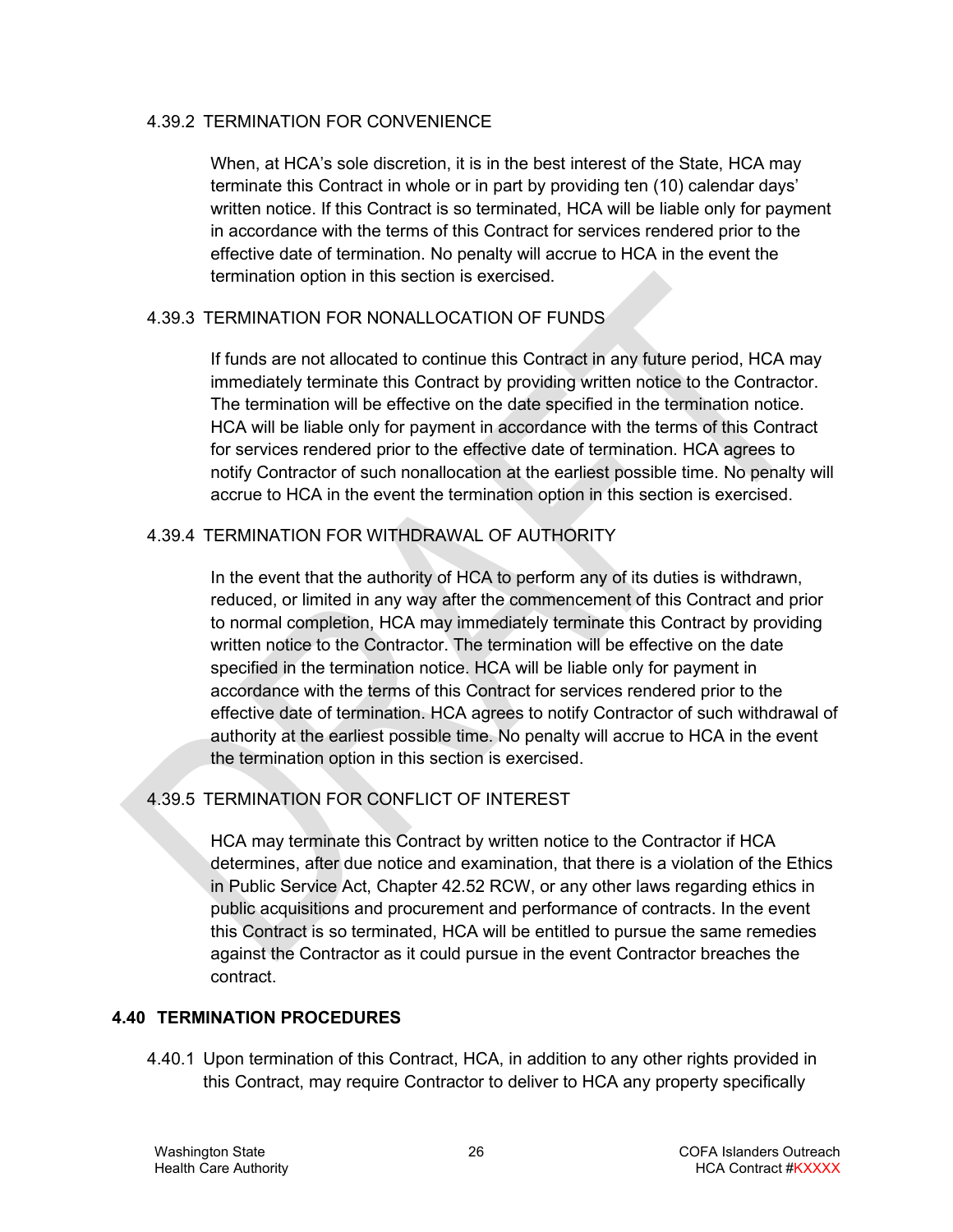produced or acquired for the performance of such part of this Contract as has been terminated.

- 4.40.2 HCA will pay Contractor the agreed-upon price, if separately stated, for completed work and services accepted by HCA and the amount agreed upon by the Contractor and HCA for (i) completed work and services for which no separate price is stated; (ii) partially completed work and services; (iii) other property or services that are accepted by HCA; and (iv) the protection and preservation of property, unless the termination is for default, in which case HCA will determine the extent of the liability. Failure to agree with such determination will be a dispute within the meaning of Section [4.13](#page-16-0) *Disputes*. HCA may withhold from any amounts due the Contractor such sum as HCA determines to be necessary to protect HCA against potential loss or liability.
- 4.40.3 After receipt of notice of termination, and except as otherwise directed by HCA, Contractor must:
	- 4.40.3.1 Stop work under the Contract on the date of, and to the extent specified in, the notice;
	- 4.40.3.2 Place no further orders or subcontracts for materials, services, or facilities except as may be necessary for completion of such portion of the work under the Contract that is not terminated;
	- 4.40.3.3 Assign to HCA, in the manner, at the times, and to the extent directed by HCA, all the rights, title, and interest of the Contractor under the orders and subcontracts so terminated; in which case HCA has the right, at its discretion, to settle or pay any or all claims arising out of the termination of such orders and subcontracts;
	- 4.40.3.4 Settle all outstanding liabilities and all claims arising out of such termination of orders and subcontracts, with the approval or ratification of HCA to the extent HCA may require, which approval or ratification will be final for all the purposes of this clause;
	- 4.40.3.5 Transfer title to and deliver as directed by HCA any property required to be furnished to HCA;
	- 4.40.3.6 Complete performance of any part of the work that was not terminated by HCA; and
	- 4.40.3.7 Take such action as may be necessary, or as HCA may direct, for the protection and preservation of the records related to this Contract that are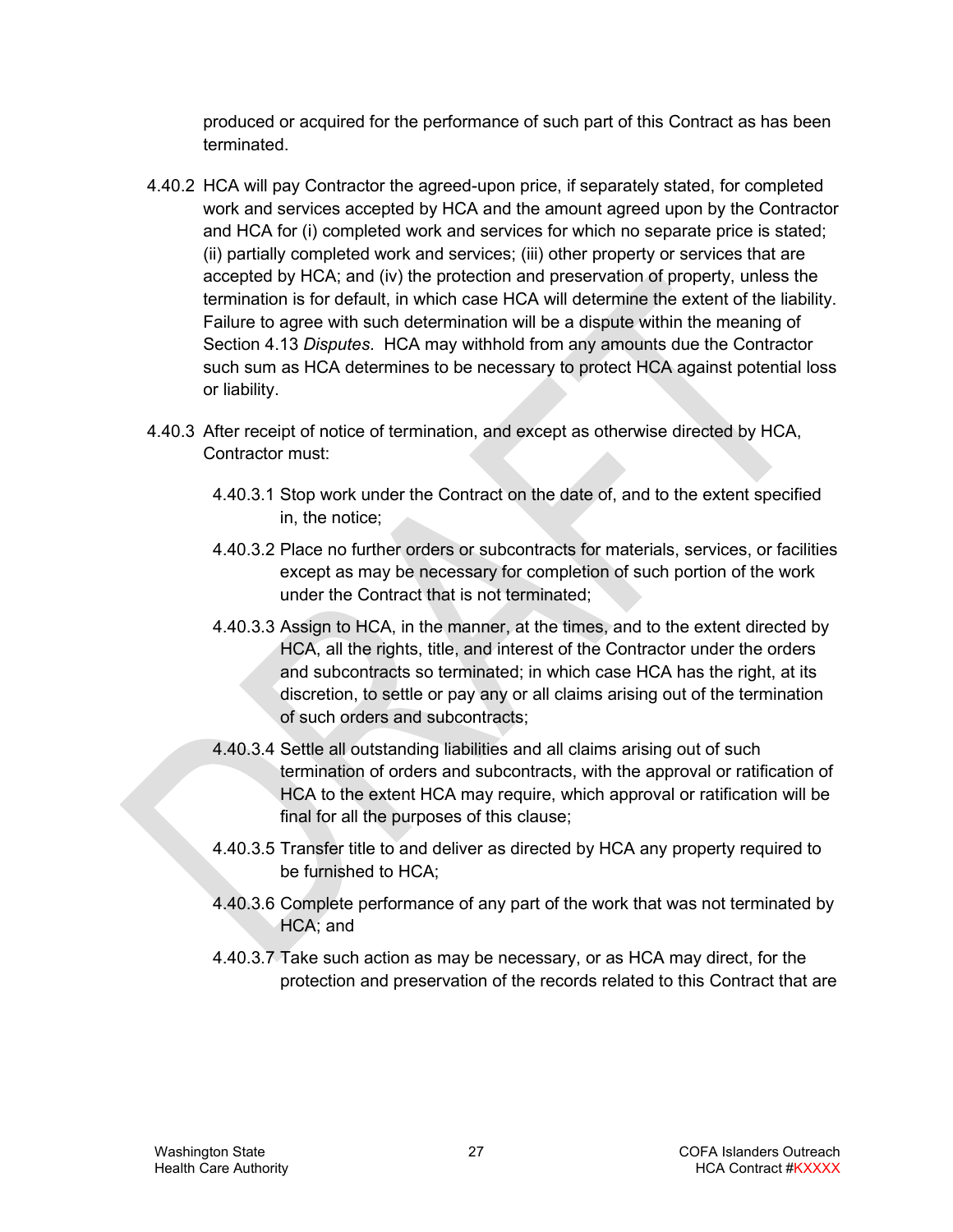in the possession of the Contractor and in which HCA has or may acquire an interest.

### <span id="page-27-0"></span>**4.41 WAIVER**

Waiver of any breach of any term or condition of this Contract will not be deemed a waiver of any prior or subsequent breach or default. No term or condition of this Contract will be held to be waived, modified, or deleted except by a written instrument signed by the parties. Only the HCA Authorized Representative has the authority to waive any term or condition of this Contract on behalf of HCA.

### <span id="page-27-1"></span>**4.42 WARRANTIES**

- 4.42.1 Contractor represents and warrants that it will perform all services pursuant to this Contract in a professional manner and with high quality and will immediately reperform any services that are not in compliance with this representation and warranty at no cost to HCA.
- 4.42.2 Contractor represents and warrants that it will comply with all applicable local, State, and federal licensing, accreditation and registration requirements and standards necessary in the performance of the Services.
- 4.42.3 EXECUTIVE ORDER 18-03 WORKERS' RIGHTS (MANDATORY INDIVIDUAL ARBITRATION). Contractor represents and warrants, as previously certified in Contractor's bid submission, that Contractor does NOT require its employees, as a condition of employment, to sign or agree to mandatory individual arbitration clauses or class or collective action waivers. Contractor further represents and warrants that, during the term of this Contract, Contractor shall not, as a condition of employment, require its employees to sign or agree to mandatory individual arbitration clauses or class or collective action waivers.
- 4.42.4 Any written commitment by Contractor within the scope of this Contract will be binding upon Contractor. Failure of Contractor to fulfill such a commitment may constitute breach and will render Contractor liable for damages under the terms of this Contract. For purposes of this section, a commitment by Contractor includes: (i) Prices, discounts, and options committed to remain in force over a specified period of time; and (ii) any warranty or representation made by Contractor to HCA or contained in any Contractor publications, or descriptions of services in written or other communication medium, used to influence HCA to enter into this Contract.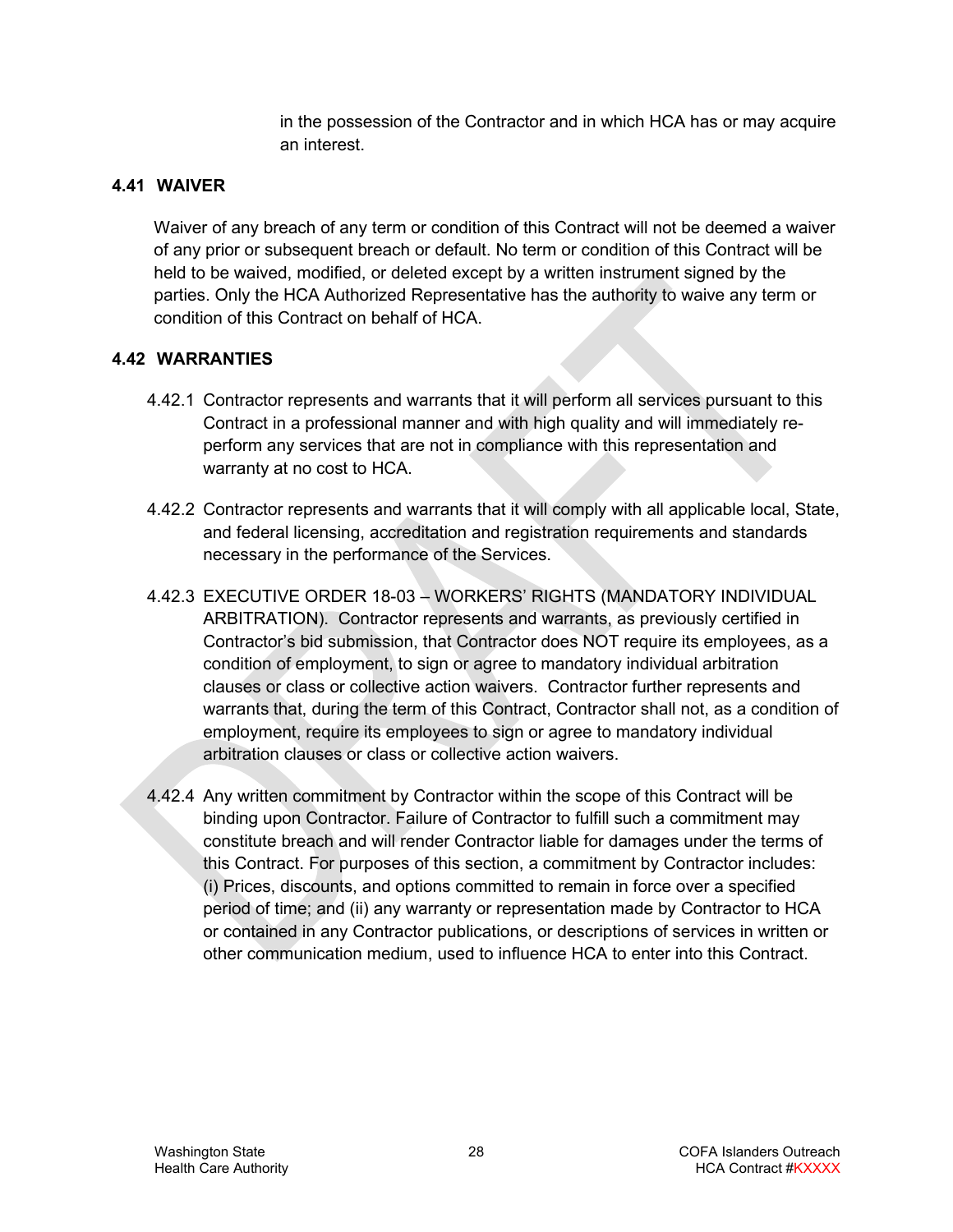# **Attachment 1**

# **Confidential Information Security Requirements**

# **1. Definitions**

In addition to the definitions set out in Section [2](#page-3-2) of this Contract  $K$  for Services, the definitions below apply to this Attachment.

- a. "Hardened Password" means a string of characters containing at least three of the following character classes: upper case letters; lower case letters; numerals; and special characters, such as an asterisk, ampersand or exclamation point.
	- i. Passwords for external authentication must be a minimum of 10 characters long.
	- ii. Passwords for internal authentication must be a minimum of 8 characters long.
	- iii. Passwords used for system service or service accounts must be a minimum of 20 characters long.
- b. "Portable/Removable Media" means any Data storage device that can be detached or removed from a computer and transported, including but not limited to: optical media (e.g. CDs, DVDs); USB drives; or flash media (e.g. CompactFlash, SD, MMC).
- c. "Portable/Removable Devices" means any small computing device that can be transported, including but not limited to: handhelds/PDAs/Smartphones; Ultramobile PC's, flash memory devices (e.g. USB flash drives, personal media players); and laptops/notebook/tablet computers. If used to store Confidential Information, devices should be Federal Information Processing Standards (FIPS) Level 2 compliant.
- d. "Secured Area" means an area to which only Authorized Users have access. Secured Areas may include buildings, rooms, or locked storage containers (such as a filing cabinet) within a room, as long as access to the Confidential Information is not available to unauthorized personnel.
- e. "Transmitting" means the transferring of data electronically, such as via email, SFTP, webservices, AWS Snowball, etc.
- f. "Trusted System(s)" means the following methods of physical delivery: (1) hand-delivery by a person authorized to have access to the Confidential Information with written acknowledgement of receipt; (2) United States Postal Service ("USPS") first class mail, or USPS delivery services that include Tracking, such as Certified Mail, Express Mail or Registered Mail; (3) commercial delivery services (e.g. FedEx, UPS, DHL) which offer tracking and receipt confirmation; and (4) the Washington State Campus mail system. For electronic transmission, the Washington State Governmental Network (SGN) is a Trusted System for communications within that Network.
- g. "Unique User ID" means a string of characters that identifies a specific user and which, in conjunction with a password, passphrase, or other mechanism, authenticates a user to an information system.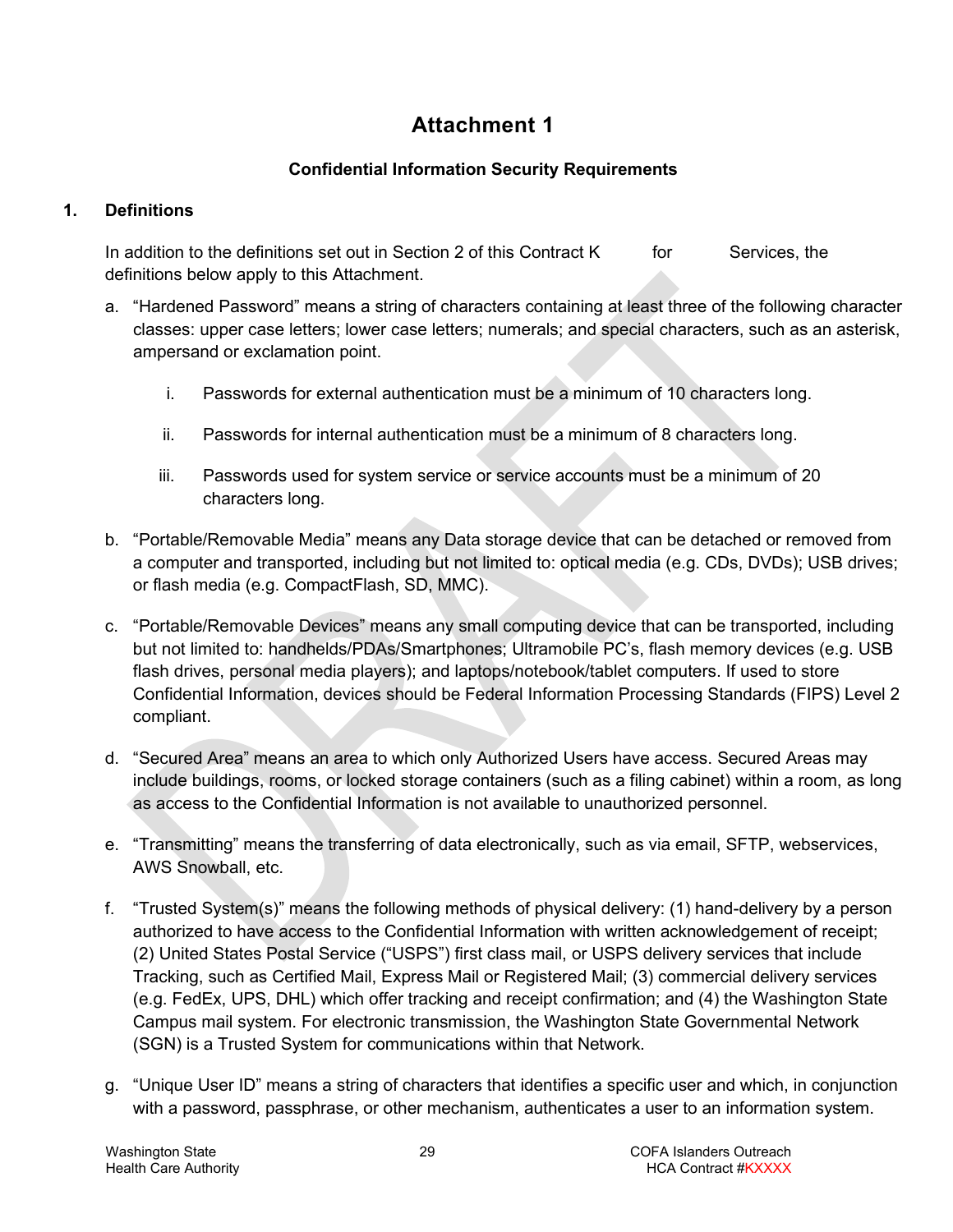### **2. Confidential Information Transmitting**

- a. When transmitting HCA's Confidential Information electronically, including via email, the Data must be encrypted using NIST 800-series approved algorithms [\(http://csrc.nist.gov/publications/PubsSPs.html\)](http://csrc.nist.gov/publications/PubsSPs.html). This includes transmission over the public internet.
- b. When transmitting HCA's Confidential Information via paper documents, the Receiving Party must use a Trusted System.

#### <span id="page-29-0"></span>**3. Protection of Confidential Information**

The Contractor agrees to store Confidential Information as described:

- a. Data at Rest:
	- i. Data will be encrypted with NIST 800-series approved algorithms. Encryption keys will be stored and protected independently of the data. Access to the Data will be restricted to Authorized Users through the use of access control lists, a Unique User ID, and a Hardened Password, or other authentication mechanisms which provide equal or greater security, such as biometrics or smart cards. Systems which contain or provide access to Confidential Information must be located in an area that is accessible only to authorized personnel, with access controlled through use of a key, card key, combination lock, or comparable mechanism.
	- ii. Data stored on Portable/Removable Media or Devices:
		- Confidential Information provided by HCA on Removable Media will be encrypted with NIST 800-series approved algorithms. Encryption keys will be stored and protected independently of the Data.
		- HCA's data must not be stored by the Receiving Party on Portable Devices or Media unless specifically authorized within the Data Share Agreement. If so authorized, the Receiving Party must protect the Data by:
			- 1. Encrypting with NIST 800-series approved algorithms. Encryption keys will be stored and protected independently of the data;
			- 2. Control access to the devices with a Unique User ID and Hardened Password or stronger authentication method such as a physical token or biometrics;
			- 3. Keeping devices in locked storage when not in use;
			- 4. Using check-in/check-out procedures when devices are shared;
			- 5. Maintain an inventory of devices; and
			- 6. Ensure that when being transported outside of a Secured Area, all devices with Data are under the physical control of an Authorized User.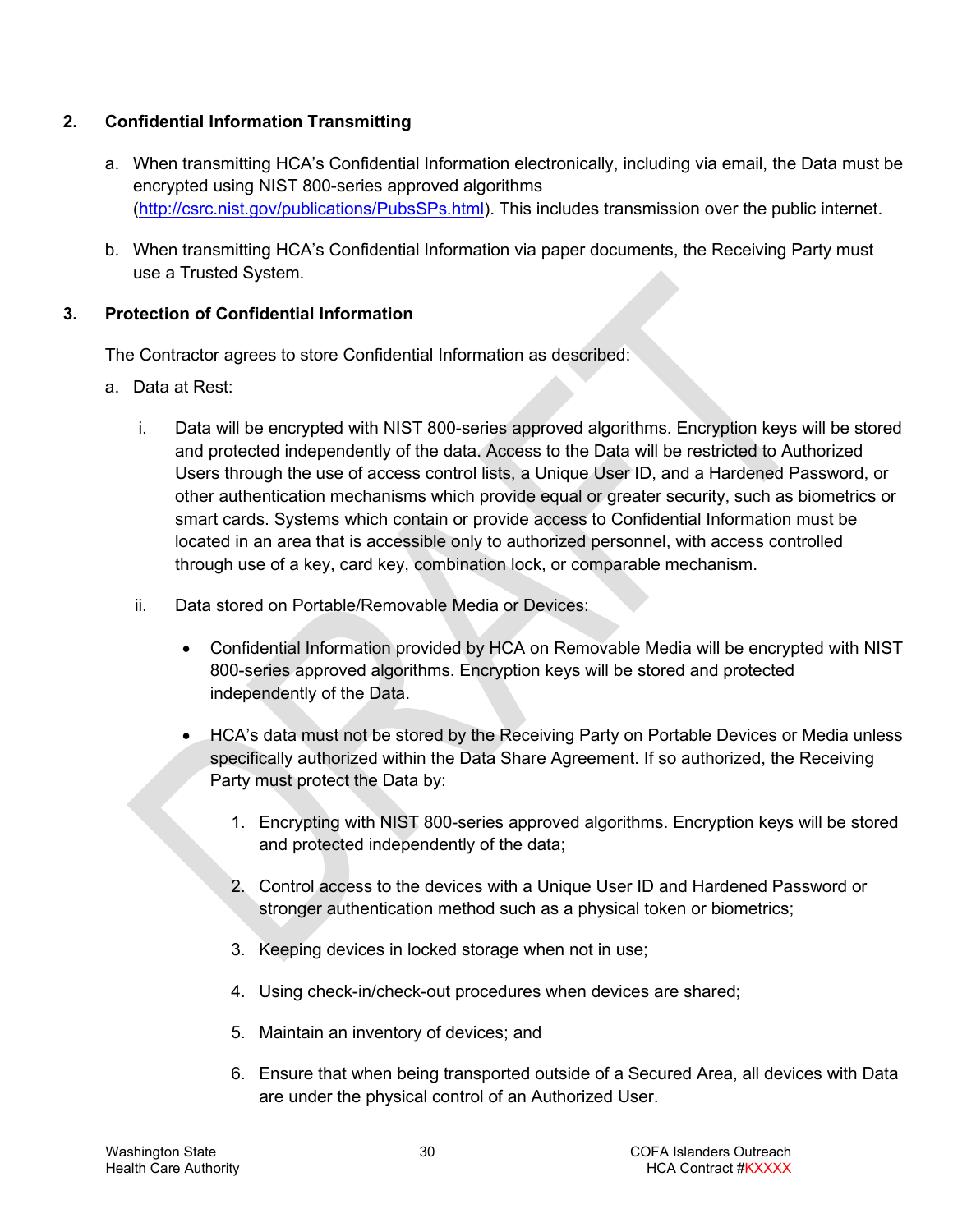b. Paper documents. Any paper records containing Confidential Information must be protected by storing the records in a Secured Area that is accessible only to authorized personnel. When not in use, such records must be stored in a locked container, such as a file cabinet, locking drawer, or safe, to which only authorized persons have access.

# **4. Confidential Information Segregation**

HCA Confidential Information received under this Contract must be segregated or otherwise distinguishable from non-HCA data. This is to ensure that when no longer needed by the Contractor, all HCA Confidential Information can be identified for return or destruction. It also aids in determining whether HCA Confidential Information has or may have been compromised in the event of a security **Breach** 

- a. The HCA Confidential Information must be kept in one of the following ways:
	- i. on media (e.g. hard disk, optical disc, tape, etc.) which will contain only HCA Data; or
	- ii. in a logical container on electronic media, such as a partition or folder dedicated to HCA's Data; or
	- iii. in a database that will contain only HCA Data; or
	- iv. within a database and will be distinguishable from non-HCA Data by the value of a specific field or fields within database records; or
	- v. when stored as physical paper documents, physically segregated from non-HCA Data in a drawer, folder, or other container.
- b. When it is not feasible or practical to segregate HCA Confidential Information from non-HCA data, then both the HCA Confidential Information and the non-HCA data with which it is commingled must be protected as described in this Attachment.

# **5. Confidential Information Shared with Subcontractors**

If HCA Confidential Information provided under this Contract is to be shared with a Subcontractor, the contract with the Subcontractor must include all of the Confidential Information Security Requirements.

# **6. Confidential Information Disposition**

When the Confidential Information is no longer needed, except as noted below, the Confidential Information must be returned to HCA or destroyed. Media are to be destroyed using a method documented within NIST 800-88 [\(http://csrc.nist.gov/publications/PubsSPs.html\)](http://csrc.nist.gov/publications/PubsSPs.html).

a. For HCA's Confidential Information stored on network disks, deleting unneeded Confidential Information is sufficient as long as the disks remain in a Secured Area and otherwise meet the requirements listed in Section [3,](#page-29-0) above. Destruction of the Confidential Information as outlined in this section of this Attachment may be deferred until the disks are retired, replaced, or otherwise taken out of the Secured Area.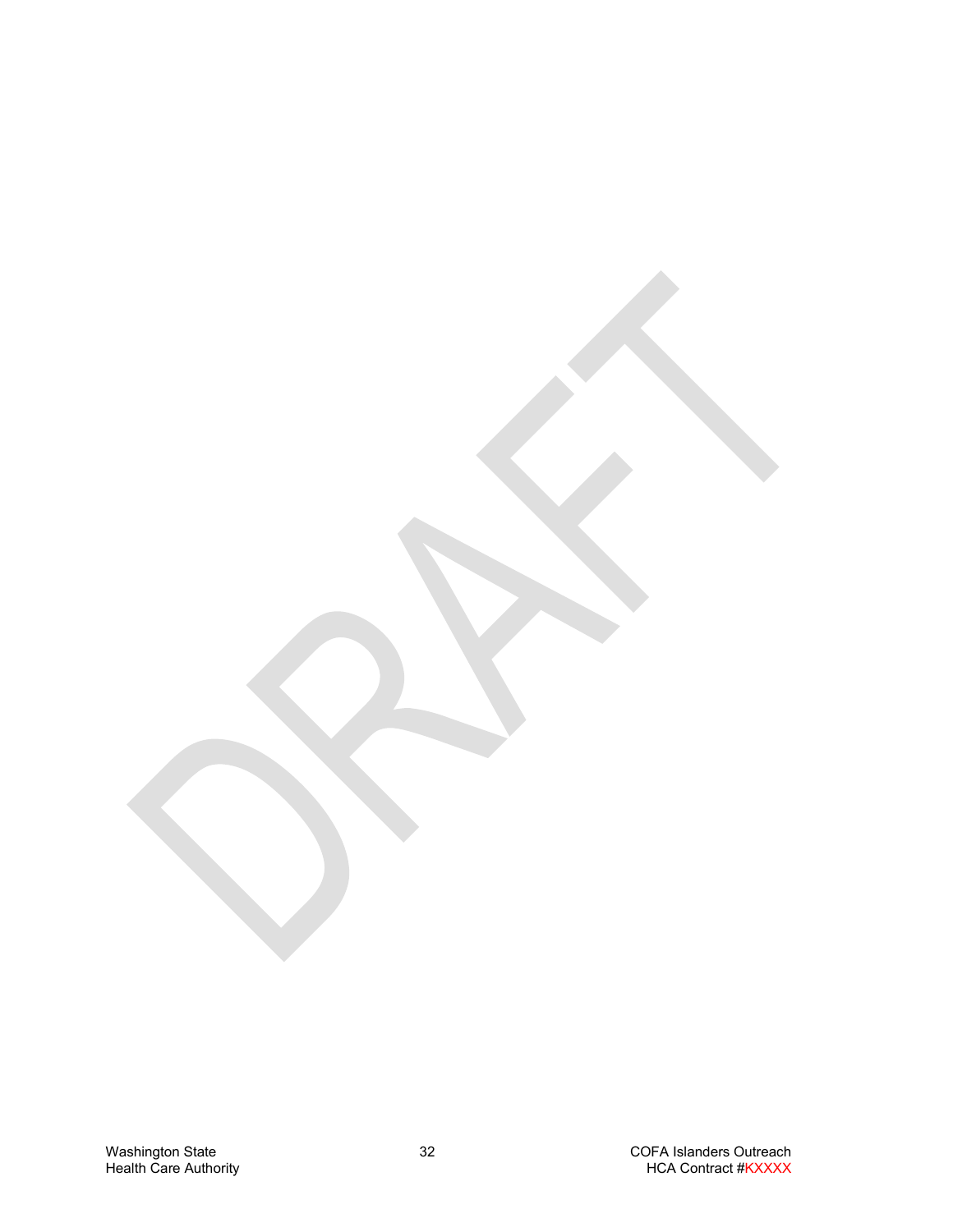#### **EXHIBIT C**

#### **DATA USE, SECURITY, AND CONFIDENTIALITY**

#### 1. Definitions

In addition to the definitions set out in section 2, Definitions, of the Contract, the definitions below apply to this Exhibit:

"**Authorized User**" means an individual or individuals with an authorized business need to access HCA's Confidential Information under this Contract.

"**Client**" means an individual who is eligible for or receiving Medicaid services.

"**Data**" means the information that is disclosed or exchanged as described by this Contract. For purposes of this Contract, Data means the same as "Confidential Information."

"**Disclosure**" means the release, transfer, provision of, access to, or divulging in any other manner of information outside the entity holding the information.

"**Personal Information**" means information identifiable to any person, including, but not limited to, information that relates to a person's name, health, finances, education, business, use, or receipt of governmental services or other activities, address, telephone numbers, social security numbers, driver's license numbers, credit card numbers, any other identifying numbers, and any financial identifiers.

"**ProviderOne**" means the Medicaid Management Information System (MMIS), which is the State's Medicaid payment system managed by HCA.

"**Regulation**" means any federal, state, or local regulation, rule, or ordinance.

"**Use**" includes the sharing, employment, application, utilization, examination, or analysis of Data.

- 2. Description of Data
	- 2.1. [Short Description of Data]. The Data will be provided [frequency, format, delivery].
		- a. Data Use Purpose: XXX
		- b. The Data to be shared is: [(description, elements, etc) OR (set out in attached Schedule 1: Description of Shared Data)]
		- c. The Data may be linked with the following [data/sources]:

i.

3. Data Classification

The State classifies data into categories based on the sensitivity of the data pursuant to the Security policy and standards promulgated by the Office of the state of Washington Chief Information Officer. (See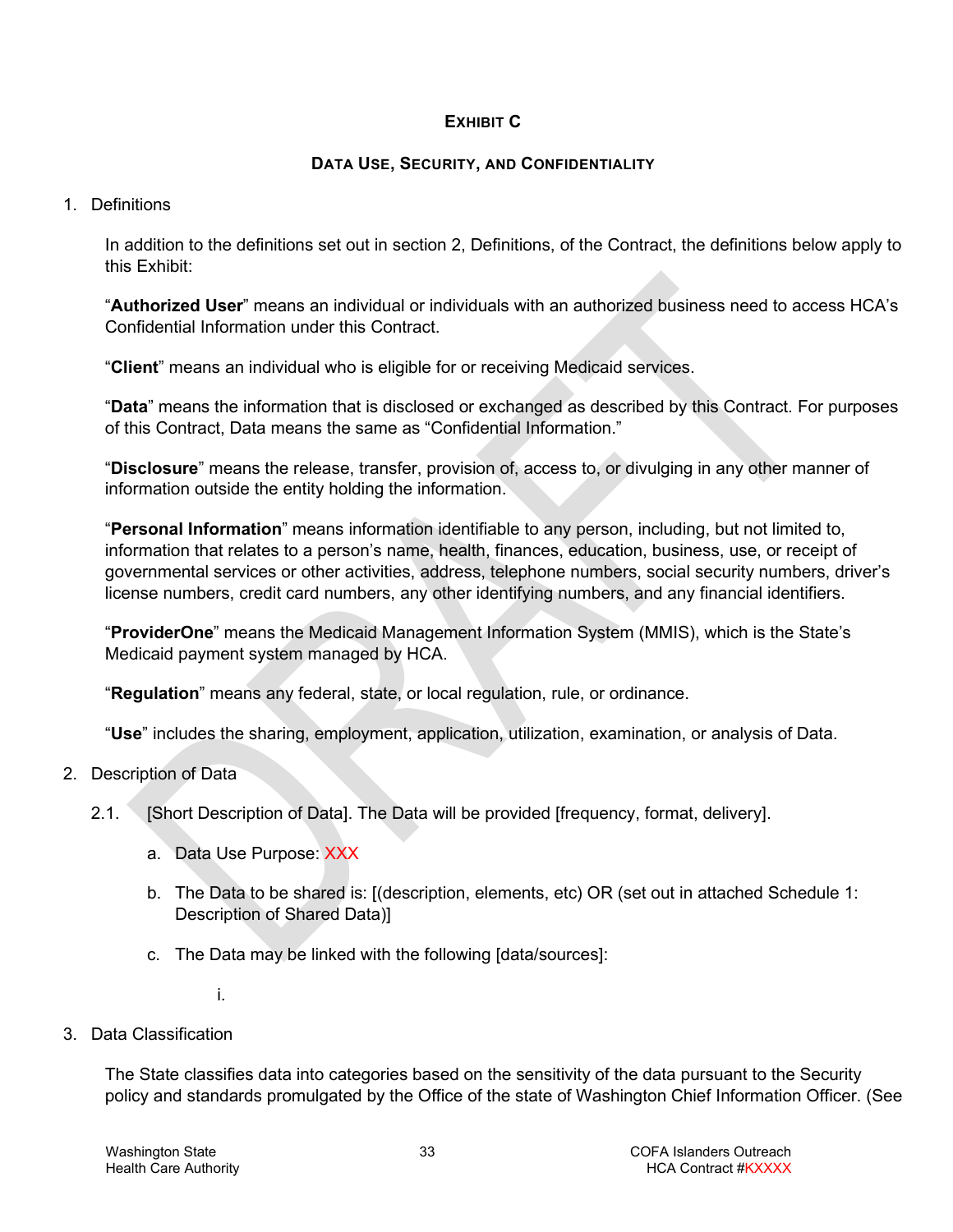Section 4, Data Security, of Securing IT Assets Standards No. 141.10 in the State Technology Manual at [https://ocio.wa.gov/policy/securing-information-technology-assets.](https://ocio.wa.gov/policy/securing-information-technology-assets) Section 4 is hereby incorporated by reference.)

The Data that is the subject of this Contract may be in any of the Categories indicated below:

 $\Box$  Category 1 – Public Information

Public information is information that can be or currently is released to the public. It does not need protection from unauthorized disclosure, but does need integrity and availability protection controls.

 $\Box$  Category 2 – Sensitive Information

Sensitive information may not be specifically protected from disclosure by law and is for official use only. Sensitive information is generally not released to the public unless specifically requested.

 $\Box$  Category 3 – Confidential Information

Confidential information is information that is specifically protected from disclosure by law. It may include but is not limited to:

- Personal Information about individuals, regardless of how that information is obtained;
- Information concerning employee personnel records;
- Information regarding IT infrastructure and security of computer and telecommunications systems;

 $\Box$  Category 4 – Confidential Information Requiring Special Handling.

Category 4 Data is information that is specifically protected from disclosure and for which:

- Especially strict handling requirements are dictated, such as by statutes, regulations, or agreements;
- Serious consequences could arise from unauthorized disclosure, such as threats to health and safety, or legal sanctions.
- 4. Constraints on Use of Data
	- 4.1. The Data being shared/accessed is owned and belongs to HCA.
	- 4.2. This Contract does not constitute a release of the Data for the Contractor's discretionary use. Contractor must use the Data received or accessed under this Contract only to carry out the purpose [(of this Contract) or (identified in Section 2.1(a)]. Any analyses, use, or reporting that is not within the Purpose of this Contract is not permitted without HCA's prior written consent.
	- 4.3. Any disclosure of Data contrary to this Contract is unauthorized and is subject to penalties identified in law.
- 5. Security of Data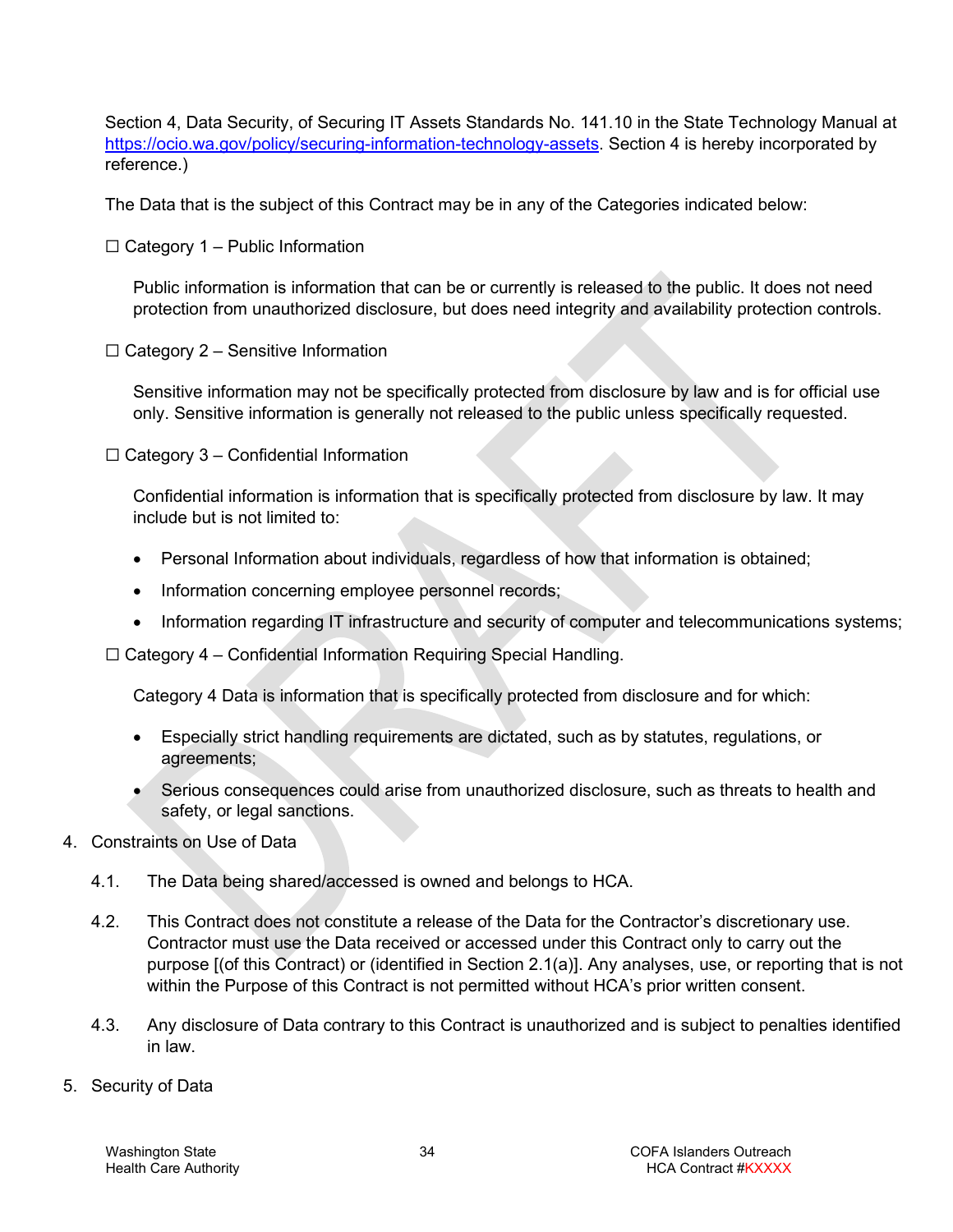#### 5.1. Data Protection

The Contractor must protect and maintain all Confidential Information gained by reason of this Contract, information that is defined as confidential under state or federal law or regulation, or Data that HCA has identified as confidential, against unauthorized use, access, disclosure, modification or loss. This duty requires the Contractor to employ reasonable security measures, which include restricting access to the Confidential Information by:

- ii. Allowing access only to staff that have an authorized business requirement to view the Confidential Information; and
- iii. Physically securing any computer, documents, or other media containing the Confidential Information.

### 5.2. Data Security Standards

Contractor must comply with the Data Security Requirements set out in Attachment 1, *Confidential Information Security Requirements*, and the Washington OCIO Security Standard, 141.10, which will include any successor, amended, or replacement regulation [\(https://ocio.wa.gov/policy/securing-information-technology-assets.](https://ocio.wa.gov/policy/securing-information-technology-assets)) The Security Standard 141.10 is hereby incorporated by reference into this Contract.

#### <span id="page-34-0"></span>5.3. Data Disposition

For the purposes of this section "fiscal year" is from July 1 to June 30.

Upon request by HCA, at the end of the Contract term, when no longer needed, or 6 years after the end of the fiscal year in which the Data is received, Confidential Information/Data must be returned to HCA or disposed of as set out in Attachment 1, *Confidential Information Security Requirements*, except as required to be maintained for compliance or accounting purposes.

- 6. Data Confidentiality and Non-Disclosure
	- 6.1. Data Confidentiality

The Contractor will not use, publish, transfer, sell or otherwise disclose any Confidential Information gained by reason of this Contract for any purpose that is not directly connected with the purpose of this Contract, except:

- as provided by law; or
- with the prior written consent of the person or personal representative of the person who is the subject of the Confidential Information.
- 6.2. Non-Disclosure of Data

The Contractor must ensure that all employees or Subcontractors who will have access to the Data described in this Contract (including both employees who will use the Data and IT support staff) are instructed and made aware of the use restrictions and protection requirements of this Contract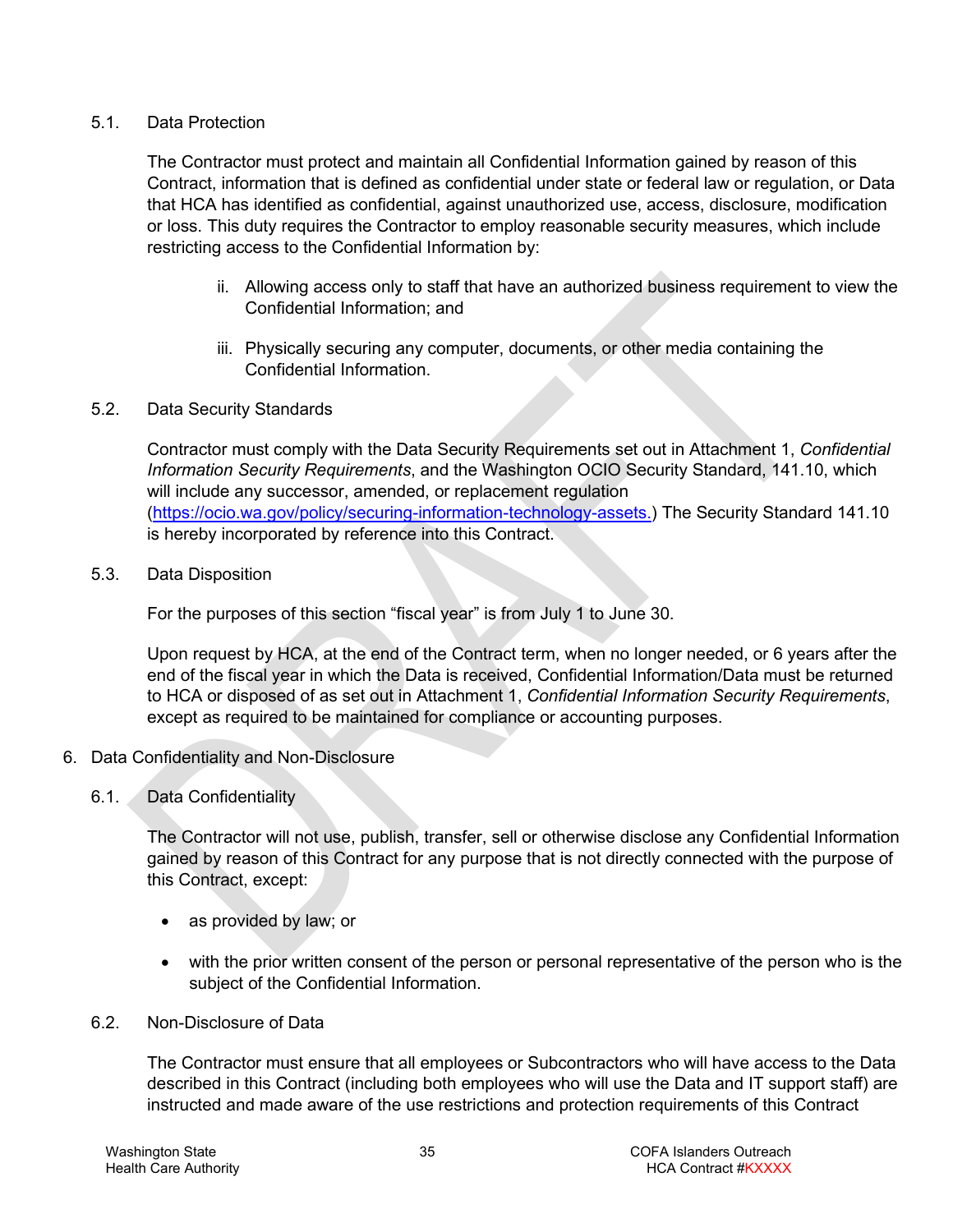before gaining access to the Data identified herein. The Contractor will also instruct and make any new employee aware of the use restrictions and protection requirements of this Contract before they gain access to the Data.

The Contractor will ensure that each employee or Subcontractor who will access the Data signs the *User Agreement on Non-Disclosure of Confidential Information*, Exhibit B hereto. The Contractor will retain the signed copy of the *User Agreement on Non-Disclosure of Confidential Information* in each employee's personnel file for a minimum of six years from the date the employee's access to the Data ends. The documentation must be available to HCA upon request.

6.3. Penalties for Unauthorized Disclosure of Data

State laws (including RCW 74.04.060 and RCW 70.02.020) and federal regulations (including HIPAA Privacy and Security Rules, 45 CFR Part 160 and Part 164; Confidentiality of Alcohol and Drug Abuse Patient Records, 42 CFR, Part 2; and Safeguarding Information on Applicants and Beneficiaries, 42 CFR Part 431, Subpart F) prohibit unauthorized access, use, or disclosure of Confidential Information. The Contractor must comply with all applicable federal laws and regulations concerning collection, use, and disclosure of Personal Information and PHI. Violation of these laws may result in criminal or civil penalties or fines.

The Contractor accepts full responsibility and liability for any noncompliance by itself, its employees, and its Subcontractors with these laws and any violations of the Contract.

7. Data Shared with Subcontractors

If Data access is to be provided to a Subcontractor under this Contract, the Contractor must include all of the Data security terms, conditions and requirements set forth in this Contract in any such Subcontract. However, no subcontract will terminate the Contractor's legal responsibility to HCA for any work performed under this Contract nor for oversight of any functions and/or responsibilities it delegates to any subcontractor

- 8. Data Breach Notification
	- 8.1. The Breach or potential compromise of Data must be reported to the HCA Privacy Officer at [PrivacyOfficer@hca.wa.gov](mailto:PrivacyOfficer@hca.wa.gov) within 2 business days of discovery. If the Contractor does not have full details, it will report what information it has, and provide full details within 15 business days of discovery. To the extent possible, these reports must include the following:
		- 8.1.1. The identification of each individual whose PHI has been or may have been improperly accessed, acquired, used, or disclosed;
		- 8.1.2. The nature of the unauthorized use or disclosure, including a brief description of what happened, the date of the event(s), and the date of discovery;
		- 8.1.3. A description of the types of PHI involved;
		- 8.1.4. The investigative and remedial actions the Contractor or its Subcontractor took or will take to prevent and mitigate harmful effects, and protect against recurrence;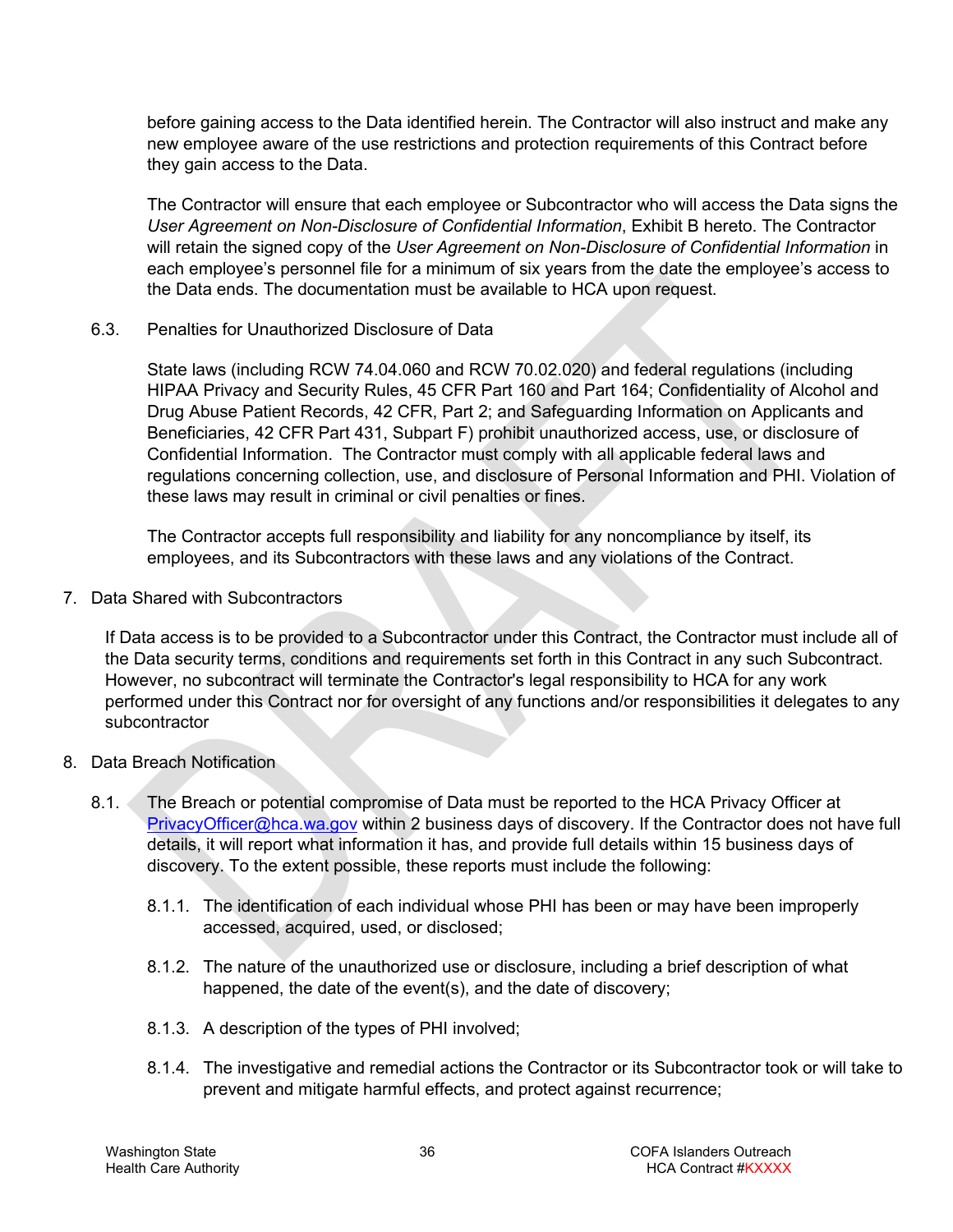- 8.1.5. Any details necessary for a determination of the potential harm to individuals whose PHI is believed to have been used or disclosed and the steps those individuals should take to protect themselves; and
- 8.1.6. Any other information HCA reasonably requests.
- 8.2. The Contractor must take actions to mitigate the risk of loss and comply with any notification or other requirements imposed by law or HCA including but not limited to 45 C.F.R. Part 164, Subpart D; RCW 42.56.590; RCW 19.255.010; or WAC 284-04-625.
- 8.3. If notification of the Breach or possible Breach must, in the judgement of HCA, be made under the HIPAA Breach Notification Rule, or RCW 42.56.590 or RCW 19.255.010, or other law or rule, then:
	- 8.3.1. HCA may choose to make any required notifications to the individuals, to the U.S. Department of Health and Human Services (DHHS) Secretary, and to the media, or direct Contractor to make them or any of them.
	- 8.3.2. In any case, Contractor will pay the reasonable costs of notification to individuals, media, and governmental agencies and of other actions HCA reasonably considers appropriate to protect HCA clients, such as paying for regular credit watches in some cases.
	- 8.3.3. Contractor will compensate HCA clients for harms caused to them by any Breach or possible Breach.
- 8.4. Any breach of this clause may result in termination of the Contractor and the demand for return or disposition, as described in Section [5.3,](#page-34-0) of all Confidential Information.
- 8.5. Contractor's obligations regarding Breach notification survive the termination of this Contract and continue for as long as Contractor maintains the Confidential Information and for any Breach or possible Breach at any time.

### 9. Inspection

HCA reserves the right to monitor, audit, or investigate compliance with this Contract in regards to the Personal Information and PHI of Enrollees collected, used, or acquired by Contractor during the term of this Contract and for six (6) years following termination or expiration of this Contract. HCA will have access to Contractor's records and place of business for this purpose. All HCA representatives conducting onsite audits of Contractor agree to keep confidential any patient-identifiable information which may be reviewed during the course of any site visit or audit.

10. Indemnification for Unauthorized Use or Release

The Contractor must indemnify and hold HCA and its employees harmless from any damages related to the Contractor's or Subcontractor's unauthorized use or release of Personal Information or PHI of **Enrollees**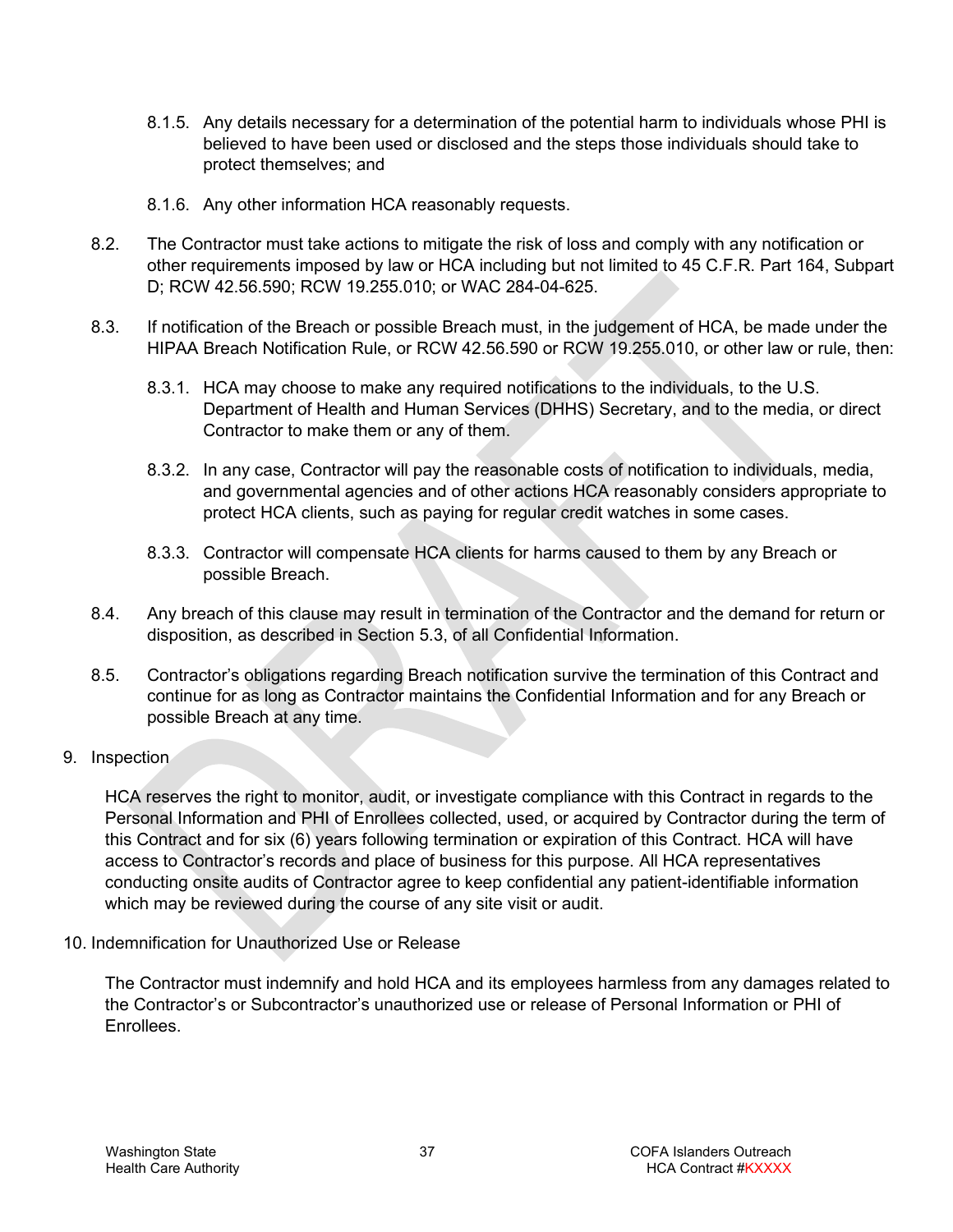#### **User Agreement on Non-Disclosure of Confidential Information**

Your organization has entered into a Contract with the state of Washington Health Care Authority (HCA) that will allow you access to data and records that are deemed Confidential Information as defined below. Prior to accessing this Confidential Information you must sign this *User Agreement on Non-Disclosure of Confidential Information.*

#### **Confidential Information**

"Confidential Information" means information that is exempt from disclosure to the public or other unauthorized persons under Chapter 42.56 RCW or other federal or state laws. Confidential Information includes, but is not limited to, Protected Health Information and Personal Information. For purposes of the pertinent Contract, Confidential Information means the same as "Data."

"Protected Health Information" means information that relates to: the provision of health care to an individual; the past, present, or future physical or mental health or condition of an individual; or the past, present or future payment for provision of health care to an individual and includes demographic information that identifies the individual or can be used to identify the individual.

"Personal Information" means information identifiable to any person, including, but not limited to, information that relates to a person's name, health, finances, education, business, use or receipt of governmental services or other activities, addresses, telephone numbers, social security numbers, driver license numbers, credit card numbers, any other identifying numbers, and any financial identifiers.

#### **Regulatory Requirements and Penalties**

State laws (including, but not limited to, RCW 74.04.060, RCW 74.34.095, and RCW 70.02.020) and federal regulations (including, but not limited to, HIPAA Privacy and Security Rules, 45 CFR Part 160 and Part 164; Confidentiality of Alcohol and Drug Abuse Patient Records, 42 CFR, Part 2; and Safeguarding Information on Applicants and Beneficiaries, 42 CFR Part 431, Subpart F) prohibit unauthorized access, use, or disclosure of Confidential Information. Violation of these laws may result in criminal or civil penalties or fines.

#### **User Assurance of Confidentiality**

In consideration for HCA granting me access to the Confidential Information that is the subject of this Agreement, I agree that I:

- 1. Will access, use, and disclose Confidential Information only in accordance with the terms of this Agreement and consistent with applicable statutes, regulations, and policies.
- 2. Have an authorized business requirement to access and use the Confidential Information.
- 3. Will not use or disclose any Confidential Information gained by reason of this Agreement for any commercial or personal purpose, or any other purpose that is not directly connected with this Agreement.
- 4. Will not use my access to look up or view information about family members, friends, the relatives or friends of other employees, or any persons who are not directly related to my assigned job duties.
- 5. Will not discuss Confidential Information in public spaces in a manner in which unauthorized individuals could overhear and will not discuss Confidential Information with unauthorized individuals, including spouses, domestic partners, family members, or friends.
- 6. Will protect all Confidential Information against unauthorized use, access, disclosure, or loss by employing reasonable security measures, including physically securing any computers, documents, or other media containing Confidential Information and viewing Confidential Information only on secure workstations in non-public areas.
- 7. Will not make copies of Confidential Information, or print system screens unless necessary to perform my assigned job duties and will not transfer any Confidential Information to a portable electronic device or medium, or remove Confidential Information on a portable device or medium from facility premises, unless the information is encrypted and I have obtained prior permission from my supervisor.
- 8. Will access, use or disclose only the "minimum necessary" Confidential Information required to perform my assigned job duties.
- 9. Will not distribute, transfer, or otherwise share any software with anyone.
- 10. Will forward any requests that I may receive to disclose Confidential Information to my supervisor for resolution and will immediately inform my supervisor of any actual or potential security breaches involving Confidential Information, or of any access to or use of Confidential Information by unauthorized users.
- 11. Understand at any time, HCA may audit, investigate, monitor, access, and disclose information about my use of the Confidential Information and that my intentional or unintentional violation of the terms of this Agreement may result in revocation of privileges to access the Confidential Information, disciplinary actions against me, or possible civil or criminal penalties or fines.
- 12. Understand that my assurance of confidentiality and these requirements will continue and do not cease at the time I terminate my relationship with my employer.

#### **Signature**